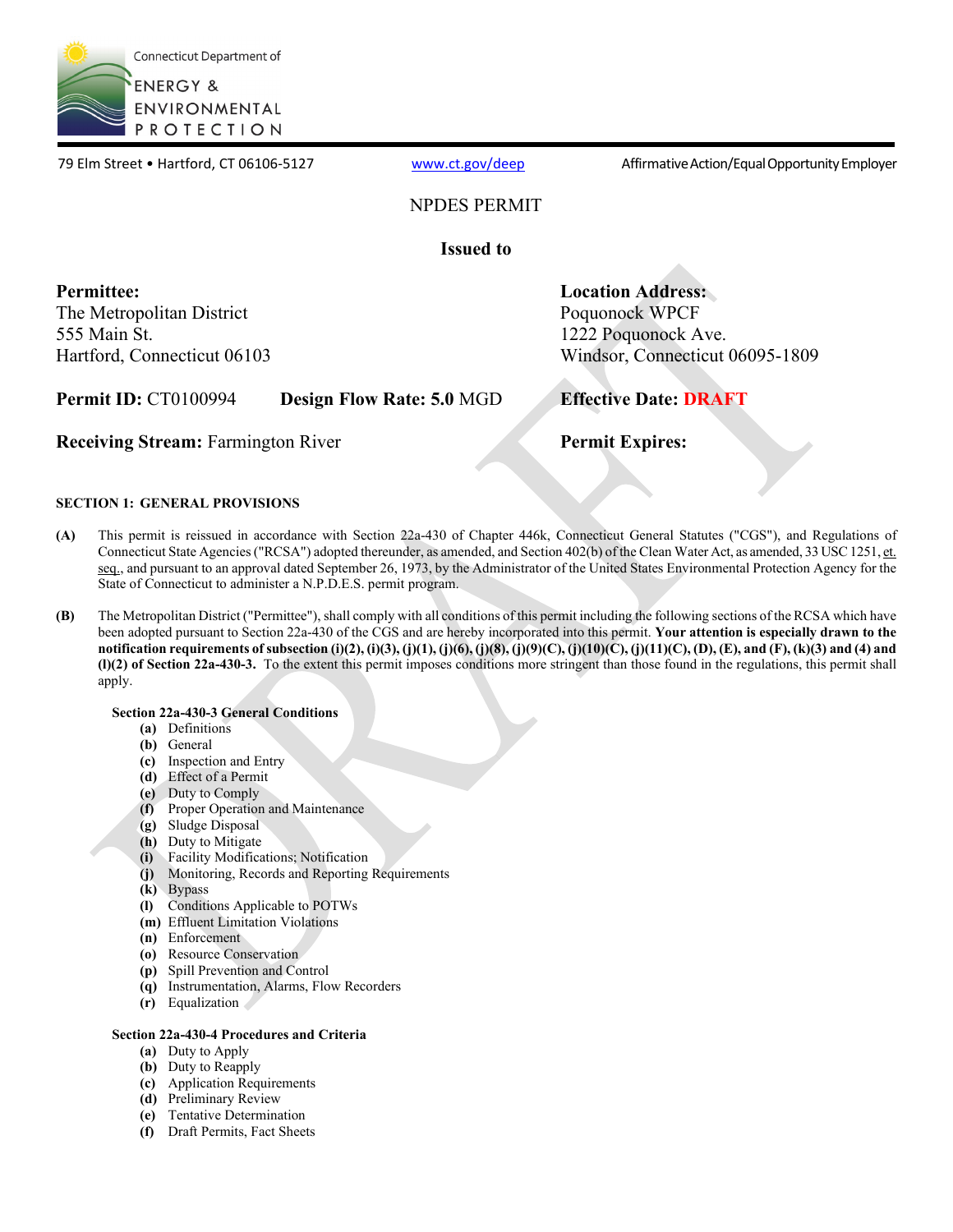- **(g)** Public Notice, Notice of Hearing
- **(h)** Public Comments
- **(i)** Final Determination
- **(j)** Public Hearings
- **(k)** Submission of Plans and Specifications. Approval.
- **(l)** Establishing Effluent Limitations and Conditions
- **(m)** Case-by-Case Determinations
- **(n)** Permit Issuance or Renewal
- **(o)** Permit or Application Transfer
- **(p)** Permit Revocation, Denial or Modification
- **(q)** Variances
- **(r)** Secondary Treatment Requirements
- **(s)** Treatment Requirements
- **(t)** Discharges to POTWs Prohibitions
- **(C)** Violations of any of the terms, conditions, or limitations contained in this permit may subject the Permittee to enforcement action including, but not limited to, seeking penalties, injunctions and/or forfeitures pursuant to applicable sections of the CGS and RCSA.
- **(D)** Any false statement in any information submitted pursuant to this Section of the permit may be punishable as a criminal offense under Section 22a-438 or 22a-131a of the CGS or in accordance with Section 22a-6, under Section 53a-157b of the CGS.
- **(E)** The Permittee shall comply with Section 22a-416-1 through Section 22a-416-10 of the RCSA concerning operator certification.
- **(F)** No provision of this permit and no action or inaction by the Commissioner shall be construed to constitute an assurance by the Commissioner that the actions taken by the Permittee pursuant to this permit will result in compliance or prevent or abate pollution.
- **(G)** Nothing in this permit shall relieve the Permittee of other obligations under applicable federal, state and local law.
- **(H)** An annual fee shall be paid for each year this permit is in effect as set forth in Section 22a-430-7 of the RCSA. As of October 1, 2009 the annual fee is \$2,682.50.

### **SECTION 2: DEFINITIONS**

- **(A)** The definitions of the terms used in this permit shall be the same as the definitions contained in Section 22a-423 of the CGS and Section 22a-430-3(a) and 22a-430-6 of the RCSA, except for **"**Composite**"** and **"**No Observable Acute Effect Level (NOAEL)**"** which are redefined below.
- **(B)** In addition to the above, the following definitions shall apply to this permit:

-" in the limits column on the monitoring tables in Attachment 1 means a limit is not specified but a value must be reported on the DMR, MOR, and/or the ATMR.

**"Annual"** in the context of any sampling frequency, shall mean the sample must be collected in the month June except in the case of Chronic Toxicity when the samples must be collected in the months of July, August or September.

**"Average Monthly Limit"** means the maximum allowable "Average Monthly Concentration" as defined in Section 22a-430-3(a) of the RCSA when expressed as a concentration (e.g. mg/l); otherwise, it means "Average Monthly Discharge Limitation" as defined in Section 22a-430-3(a) of the RCSA.

**"Bi-Weekly"** in the context of any sampling frequency, shall mean once every two weeks.

**"Completion of the facility expansion and upgrade"** means when the engineer provides certificates of substantial completion for all of the treatment structures.

**"Composite"** or **"(C)"** means a sample consisting of a minimum of eight aliquot samples collected at equal intervals of no less than 30 minutes and no more than 60 minutes and combined proportionally to flow over the sampling period provided that during the sampling period the peak hourly flow is experienced.

**"Critical Test Concentration"** or **"(CTC)"** means the specified effluent dilution at which the Permittee is to conduct a single-concentration Aquatic Toxicity Test.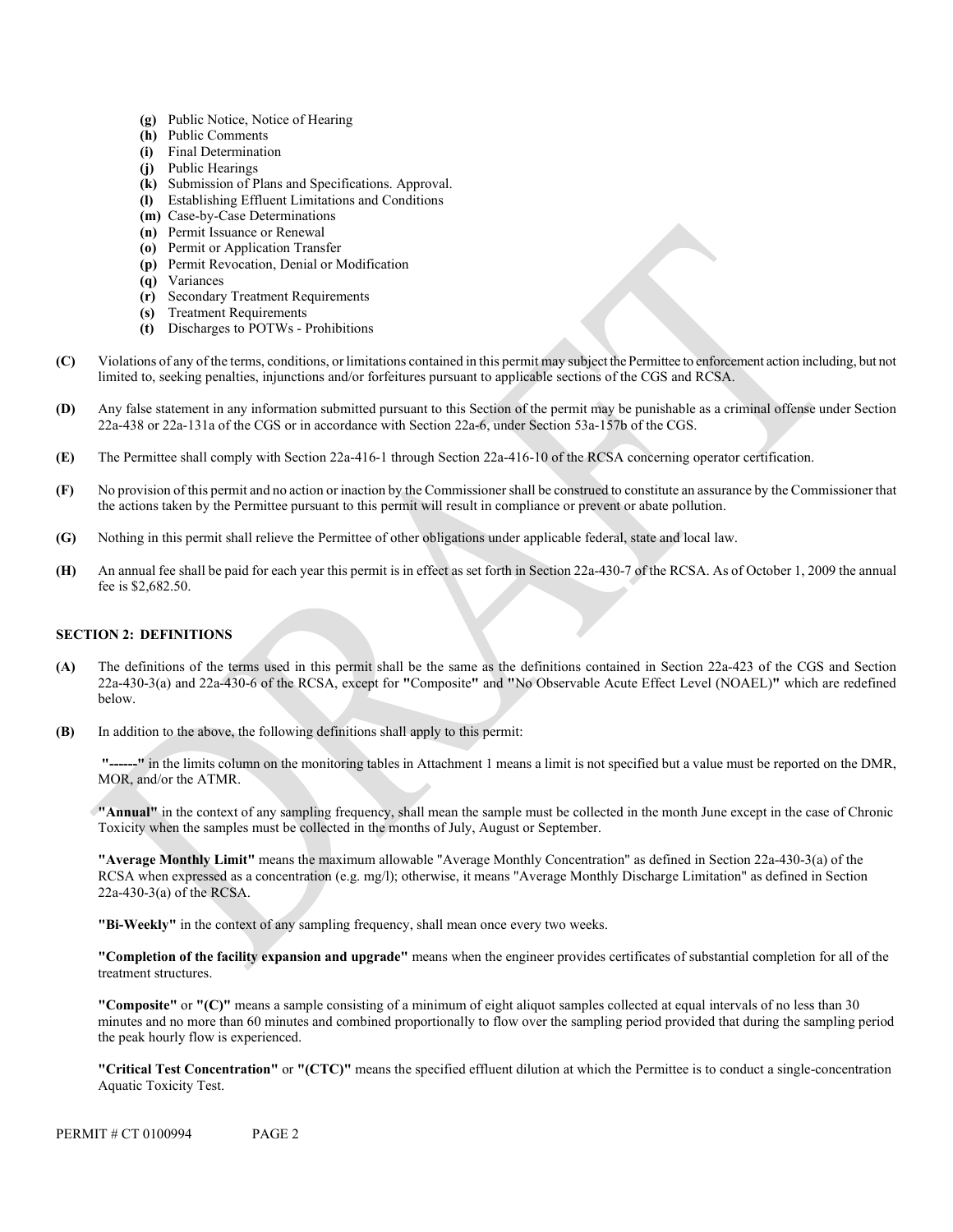**"Daily Composite"** or **"(DC)"** means a composite sample taken over a full operating day consisting of grab samples collected at equal intervals of no more than sixty (60) minutes and combined proportionally to flow; or, a composite sample continuously collected over a full operating day proportionally to flow.

**"Daily Concentration"** means the concentration of a substance as measured in a daily composite sample, or, arithmetic average of all grab sample results defining a grab sample average.

**"Daily Quantity"** means the quantity of waste discharged during an operating day.

**"Geometric Mean"** is the **"**n**"**th root of the product of **"**n**"** observations.

**"Infiltration"** means water other than wastewater that enters a sewer system (including sewer system and foundation drains) from the ground through such means as defective pipes, pipe joints, connections, or manholes. Infiltration does not include, and is distinguished from, inflow.

**"Inflow"** means water other than wastewater that enters a sewer system (including sewer service connections) from sources such as, but not limited to, roof leaders, cellar drains, yard drains, area drains, drains from springs and swampy areas, cross connections between storm sewers and sanitary sewers, catch basins, cooling towers, storm waters, surface runoff, street wash waters, or drainage. Inflow does not include, and is distinguished from, infiltration.

**"Instantaneous Limit"** means the highest allowable concentration of a substance as measured by a grab sample, or the highest allowable measurement of a parameter as obtained through instantaneous monitoring.

**"In-stream Waste Concentration"** or **"(IWC)"** means the concentration of a discharge in the receiving water after mixing has occurred in the allocated zone of influence.

**"MGD"** means million gallons per day.

**"Maximum Daily Limit"** means the maximum allowable "Daily Concentration" (defined above) when expressed as a concentration (e.g. mg/l), otherwise, it means the maximum allowable "Daily Quantity" as defined above, unless it is expressed as a flow quantity. If expressed as a flow quantity it means **"**Maximum Daily Flow**"** as defined in Section 22a-430-3(a) of the RCSA.

 **"Monthly Minimum Removal Efficiency"** means the minimum reduction in the pollutant parameter specified when the effluent average monthly concentration for that parameter is compared to the influent average monthly concentration.

**"NA"** as a Monitoring Table abbreviation means **"**not applicable**"**.

**"NR"** as a Monitoring Table abbreviation means **"**not required**"**.

**"No Observable Acute Effect Level"** or **"(NOAEL)"** means any concentration equal to or less than the critical test concentration in a single concentration (pass/fail) toxicity test, conducted pursuant to Section  $22a-430-3(j)(7)(A)(i)$  of the RCSA, demonstrating 90% or greater survival of test organisms at the CTC.

**"Quarterly"** in the context of any sampling frequency, shall mean sampling is required in the months of **March, June September and December**.

**"Sanitary Sewage"** means wastewaters from residential, commercial and industrial sources introduced by direct connection to the sewerage collection system tributary to the treatment works including non-excessive inflow/infiltration sources.

**"Semi-Annual"** in the context of any sampling frequency, shall mean the sample must be collected in the months of June and December.

**"Twice per Month"** in the context of any sampling frequency, mean two samples per calendar month collected no less than 12 days apart.

**"ug/l"** means micrograms per liter

**"Work Day"** in the context of a sampling frequency means, Monday through Friday excluding official MDC holidays.

"**Zone of Influence**" means the spatial area or volume of receiving water flow within which some degradation of water quality or use impairment is anticipated to occur as a result of a discharge.

### **SECTION 3: COMMISSIONER'S DECISION**

PERMIT # CT 0100994 PAGE 3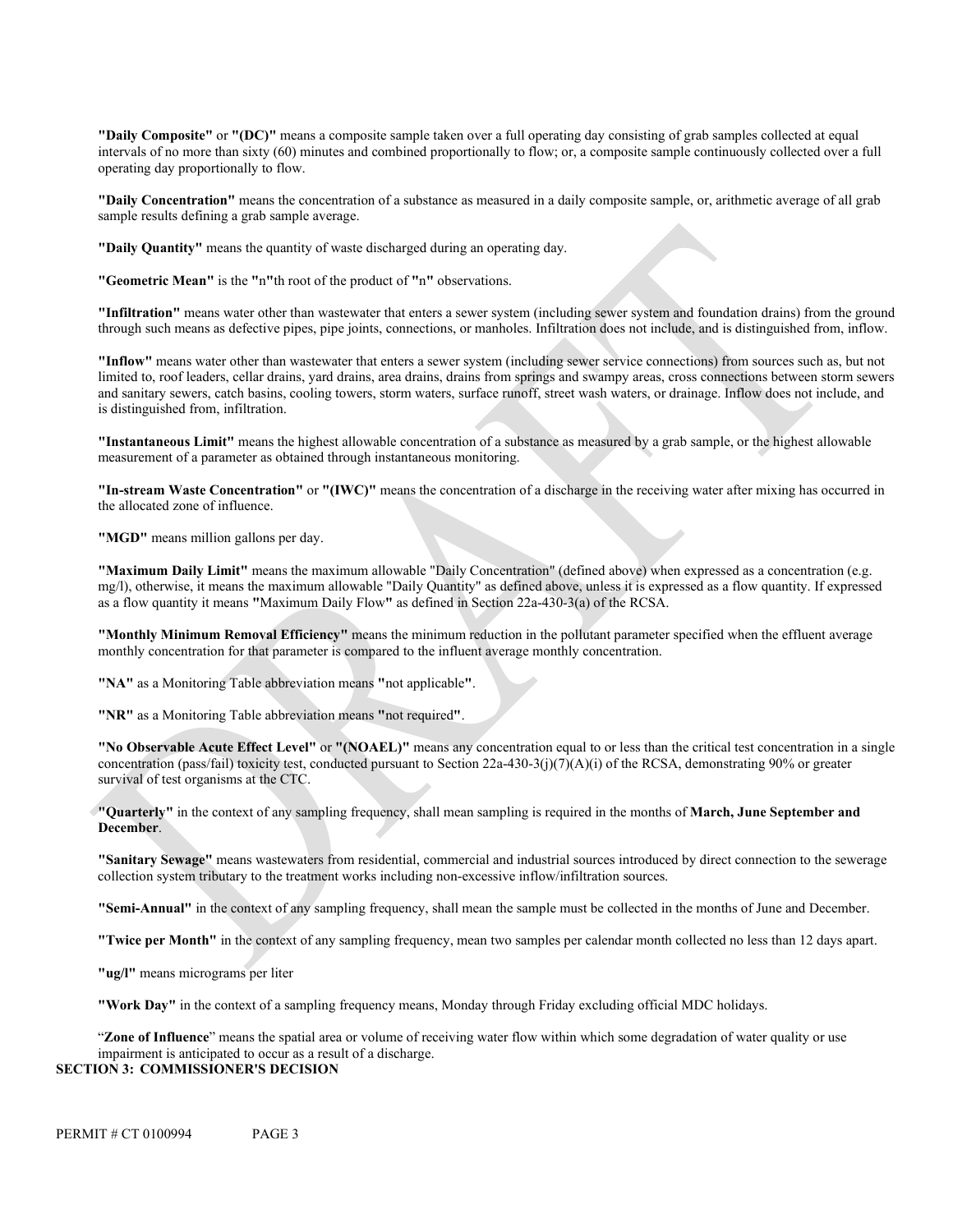- **(A)** The Commissioner of Energy and Environmental Protection ("Commissioner") has issued a final decision and found **t**he system installed for the treatment of the discharge will protect the waters of the state from pollution. The Commissioner's decision is based on application #**202004966** for permit reissuance received on **March 30, 2020** and the administrative record established in the processing of that application.
- **(B)** The Commissioner hereby authorizes the Permittee to discharge in accordance with the provisions of this permit, the above referenced application, and all approvals issued by the Commissioner or his authorized agent for the discharges and/or activities authorized by, or associated with, this permit.
- **(C)** The Commissioner reserves the right to make appropriate revisions to the permit, if required after Public Notice, in order to establish any appropriate effluent limitations, schedules of compliance, or other provisions which may be authorized under the Federal Clean Water Act or the CGS or regulations adopted thereunder, as amended. The permit as modified or renewed under this paragraph may also contain any other requirements of the Federal Clean Water Act or CGS or regulations adopted thereunder which are then applicable.

### **SECTION 4: GENERAL LIMITATIONS AND OTHER CONDITIONS**

- **(A)** The Permittee shall not accept any new sources of non-domestic sewage conveyed to its POTW through its sanitary sewerage system or by any means other than its sanitary sewage system unless the generator of such wastewater; (a) is authorized by a permit issued by the Commissioner under Section 22a-430 CGS (individual permit), or, (b) is authorized under Section 22a-430b (general permit), or, (c) has been issued an emergency or temporary authorization by the Commissioner under Section 22a-6k. All such non-domestic sewage shall be processed by the POTW via receiving facilities at a location and in a manner prescribed by the Permittee which are designed to contain and control any unplanned releases.
- **(B)** No new discharge of domestic sewage from a single source to the POTW in excess of 50,000 gallons per day shall be allowed by the Permittee until the Permittee has notified in writing the Connecticut Department of Energy and Environmental Protection, Bureau of Water Protection and Land Reuse, Water Planning and Management Division, Municipal Wastewater Section, 79 Elm Street, Hartford, CT 06106- 5127 of said new discharge.
- **(C)** The permittee shall maintain a system of user charges or dedicated taxes or other fees sufficient to operate and maintain the POTW (including the collection system) and replace critical components.
- **(D)** The Permittee shall maintain a sewer use ordinance that is consistent with the Model Sewer Ordinance for Connecticut Municipalities prepared by the Department of Energy and Environmental Protection. The Commissioner of Energy and Environmental Protection alone may authorize certain discharges which may not conform to the Model Sewer Ordinance.
- **(E)** Outside of the Zone of Influence assigned to this discharge, this discharge shall not cause or contain:
	- **(1)** sludge deposits, solid refuse, floating solids, oils and grease, or scum except as may result from a discharge from a wastewater treatment facility providing appropriate treatment and none exceeding levels necessary to protect and maintain all designated uses;
	- **(2)** color resulting in obvious discoloration of the surface water;
	- **(3)** suspended and settleable solids in concentrations or combinations which would impair the designated uses; be aesthetically objectionable; significantly alter the physical or chemical composition of bottom sediments; and/or adversely impact organisms living in or on the bottom sediment;
	- **(4)** silt or sand deposits other than of natural origin;
	- **(5)** turbidity other than that of natural origin except as may result discharge from a wastewater treatment facility providing appropriate treatment, provided all reasonable controls are used to control turbidity and none exceeding levels necessary to protect and maintain all designated uses; or
	- **(6)** odor that would impair the designated uses specifically assigned to this Classification pursuant to the Connecticut Water Quality Standards Regulations (RCSA §§ 22a-426-1—22a-426-9).
- **(F)** No discharge from the permitted facility shall cause acute or chronic toxicity in the receiving water body beyond any Zone Of Influence (ZOI) specifically allocated to that discharge in this permit.
- **(G)** The Permittee shall maintain an alternate power source adequate to provide full operation of all pump stations in the sewerage collection system and to provide a minimum of primary treatment and disinfection at the water pollution control facility to insure that no discharge of untreated wastewater will occur during a failure of a primary power source.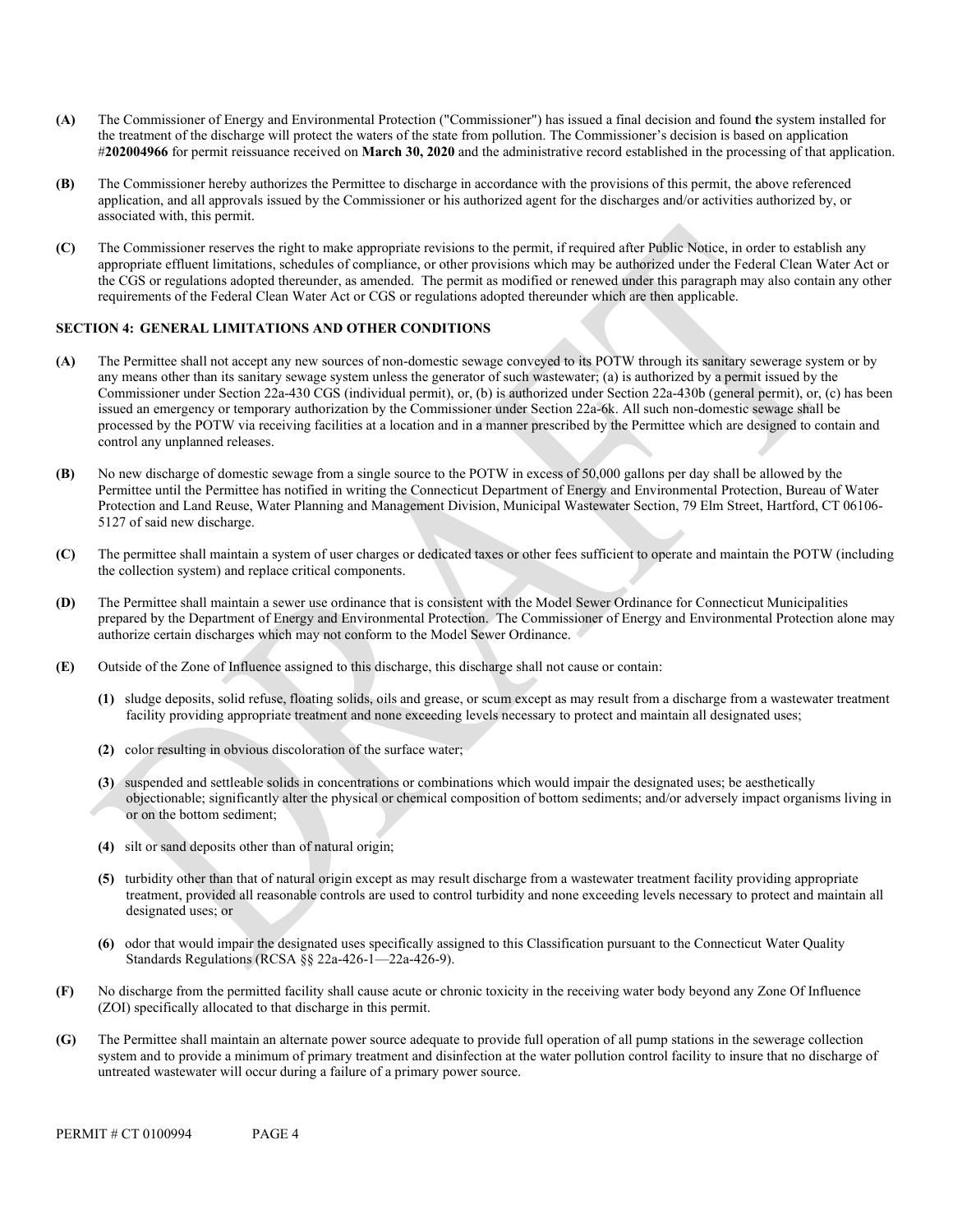- **(H)** The average monthly effluent concentration shall not exceed 15% of the average monthly influent concentration for BOD5 and Total Suspended Solids for all daily composite samples taken in any calendar month.
- **(I)** Any new or increased amount of sanitary sewage discharge to the sewer system is prohibited where it will cause a dry weather overflow or exacerbate an existing dry weather overflow.
- **(J)** Sludge Conditions
	- **(1)** The Permittee shall comply with all existing federal and state laws and regulations that apply to sewage sludge use and disposal practices, including but not limited to 40 CFR Part 503.
	- **(2)** If an applicable management practice or numerical limitation for pollutants in sewage sludge more stringent than existing federal and state regulations is promulgated under Section 405(d) of the Clean Water Act (CWA), this permit shall be modified or revoked and reissued to conform to the promulgated regulations.
	- **(3)** The Permittee shall give prior notice to the Commissioner of any change(s) planned in the Permittee' sludge use or disposal practice. A change in the Permittee' sludge use or disposal practice may be a cause for modification of the permit.
	- **(4)** Testing for inorganic pollutants shall follow "Test Methods for Evaluating Solid Waste, Physical/Chemical Methods", EPA Publication SW-846 as updated and/or revised.
- **(K)** This permit becomes effective on the 1st day of the month following the date of signature of the Commissioner or designee.
- **(L)** When the arithmetic mean of the average daily flow from the POTW for the previous 180 days exceeds 90% of the design flow rate, the Permittee shall develop and submit for the review and approval of the Commissioner within one (1) year from the date such threshold was exceeded, a plan to accommodate future increases in flow to the plant. This plan shall include a schedule for completing any recommended improvements and a plan for financing the improvements.
- **(M)** When the arithmetic mean of the average daily BOD5 or TSS loading into the POTW for the previous 180 days exceeds 90% of the design load rate, the Permittee shall develop and submit for the review and approval of the Commissioner within one (1) year from the date such threshold was exceeded, a plan to accommodate future increases in load to the plant. This plan shall include a schedule for completing any recommended improvements and a plan for financing the improvements.
- **(N)** On or before July 31st of each calendar year the main flow meter shall be calibrated by trained personnel in accordance with the manufacturer's specifications. The actual record of the calibration shall be retained onsite and, upon request, the Permittee shall submit to the Commissioner a copy of that record.
- **(O)** The Permittee shall operate and maintain all processes as installed in accordance with the approved plans and specifications and as outlined in the associated operation and maintenance manual. This includes but is not limited to all preliminary treatment processes, primary treatment processes, recycle pumping processes, anaerobic treatment processes, anoxic treatment processes, aerobic treatment processes, flocculation processes, effluent filtration processes or any other processes necessary for the optimal removal of pollutants. The Permittee shall not bypass or fail to operate any of the aforementioned processes without the written approval of the Commissioner.
- **(P)** On or before 2.5 years from effective date of this permit, and prior to the planned upgrade, each anaerobic digester unit shall be sampled, in a manner approved in writing by the Commissioner, to determine the amount of grit and depth of scum blanket. The results of the sampling shall be maintained at the POTW and, upon request, the Permittee shall submit to the Commissioner a copy of the sampling data.
- **(Q)** The Permittee is hereby authorized to accept septage at the treatment facility; or other locations as approved by the Commissioner.
- **(R)** The temperature of any discharge shall not increase the temperature of the receiving stream above 85ºF, or, in any case, raise the normal temperature of the receiving stream more than 4ºF beyond the permitted zone of influence.

### **SECTION 5: SPECIFIC EFFLUENT LIMITATIONS AND MONITORING REQUIREMENTS**

- **(A)** The discharge(s) shall not exceed and shall otherwise conform to the specific terms and conditions listed in this permit. The discharge and treatment process are restricted by, and shall be monitored in accordance with, Tables **A** through **G** incorporated in this permit as Attachment 1.
- **(B)** The Permittee shall provide monitoring data of the performance of the treatment process in accordance with the Monthly Operating Report (MOR) incorporated in this permit as Attachment 2.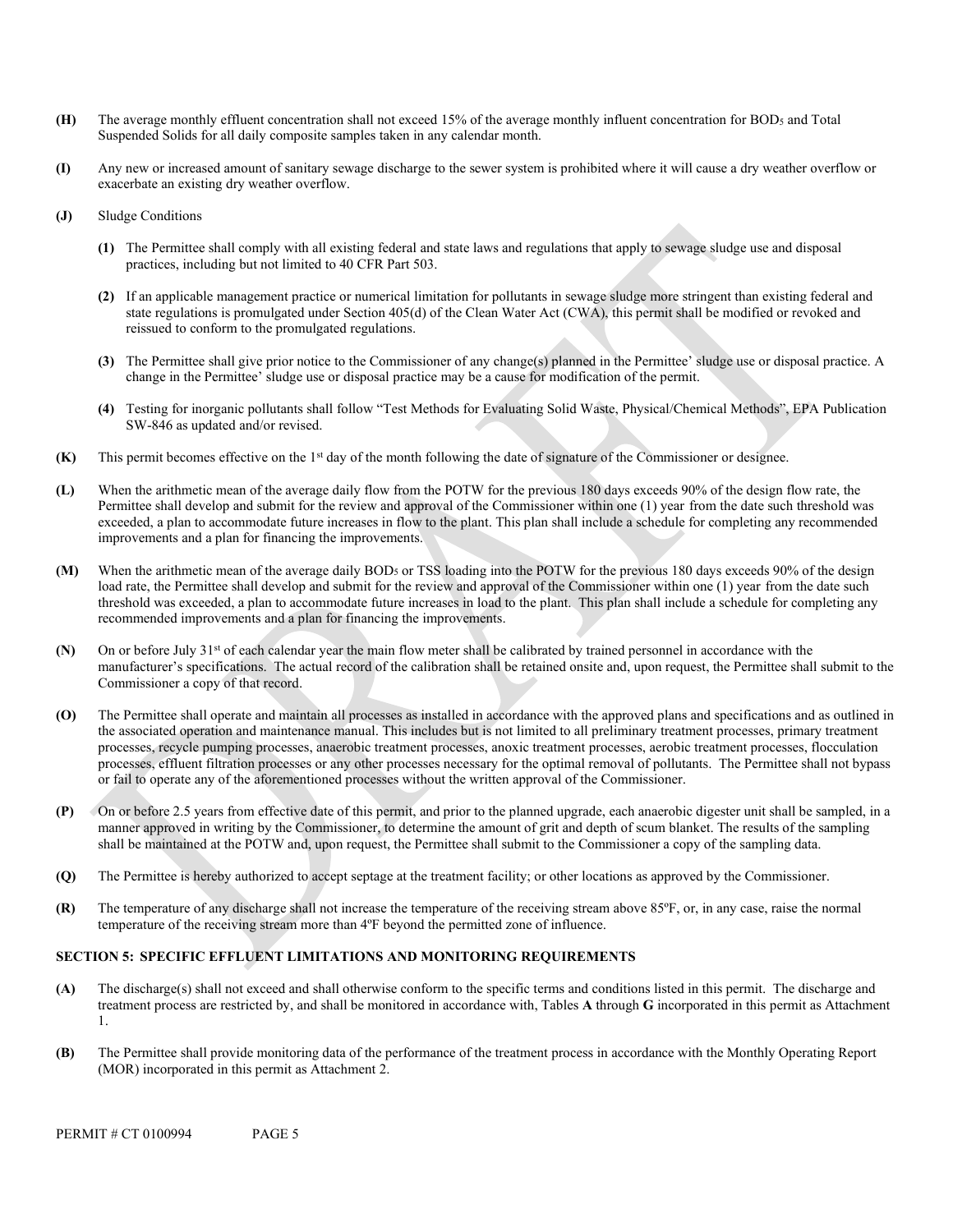#### **SECTION 6: SAMPLE COLLECTION, HANDLING and ANALYTICAL TECHNIQUES**

- **(A)** Chemical Analysis
	- **(1)** Chemical analyses to determine compliance with effluent limits and conditions established in this permit shall be performed using the methods approved pursuant to the Code of Federal Regulations, Part 136 of Title 40 (40 CFR 136) unless an alternative method has been approved in writing pursuant to 40 CFR 136.4 or as provided in Section 22a-430-3-(j)(7) of the RCSA. Chemicals which do not have methods of analysis defined in 40 CFR 136 or the RCSA shall be analyzed in accordance with methods specified in this permit.
	- **(2)** All metals analyses identified in this permit shall refer to analyses for Total Recoverable Metal, as defined in 40 CFR 136 unless otherwise specified.
	- **(3)** Grab samples shall be taken during the period of the day when the peak hourly flow is normally experienced.
	- **(4)** Samples collected for bacteriological examination shall be collected between the hours of 11 a.m. and 3 p.m. or at that time of day when the peak hourly flow is normally experienced. A chlorine residual sample must be taken at the same time and the results recorded**.**
	- **(5)** The Minimum Levels specified below represent the concentrations at which quantification must be achieved and verified during the chemical analyses for the parameters identified in Attachment 1, Table **C** Analyses for these parameters must include check standards within ten percent of the specified Minimum Level or calibration points equal to or less than the specified Minimum Level.

| Parameter                  | Minimum Level           |
|----------------------------|-------------------------|
| Aluminum                   | $0.050$ mg/l            |
| Antimony, Total            | $0.010 \,\mathrm{mg}/l$ |
| Arsenic, Total             | $0.005$ mg/l            |
| Beryllium, Total           | $0.001$ mg/l            |
| Cadmium, Total             | $0.0005$ mg/l           |
| Chlorine, Total Residual   | $0.050$ mg/l            |
| Chromium, Total            | $0.005 \text{ mg}/1$    |
| Chromium, Total Hexavalent | $0.010$ mg/l            |
| Copper, Total              | $0.005$ mg/l            |
| Cyanide, Total             | $0.010$ mg/l            |
| Iron, Total                | $0.040$ mg/l            |
| Lead, Total                | $0.005$ mg/l            |
| Mercury, Total             | $0.0002$ mg/l           |
| Nickel, Total              | $0.005 \,\mathrm{mg}/l$ |
| Phosphorus, Total          | $0.10 \text{ mg}$ /1    |
| Selenium, Total            | $0.005$ mg/l            |
| Silver, Total              | $0.002 \text{ mg/l}$    |
| Thallium, Total            | $0.005$ mg/l            |
| Zinc, Total                | $0.020 \text{ mg/l}$    |
|                            |                         |

- **(6)** The value of each parameter for which monitoring is required under this permit shall be reported to the maximum level of accuracy and precision possible consistent with the requirements of this Section of the permit.
- **(7)** Effluent analyses for which quantification was verified during the analysis at or below the minimum levels specified in this Section and which indicate that a parameter was not detected shall be reported as "less than x" where 'x' is the numerical value equivalent to the analytical method detection limit for that analysis.
- **(8)** Results of effluent analyses which indicate that a parameter was not present at a concentration greater than or equal to the Minimum Level specified for that analysis shall be considered equivalent to zero (0.0) for purposes of determining compliance with effluent limitations or conditions specified in this permit.
- **(B)** Acute Aquatic Toxicity Test
	- **(1)** Samples for monitoring of Acute Aquatic Toxicity shall be collected and handled as prescribed in "Methods for Measuring the Acute Toxicity of Effluents and Receiving Waters to Freshwater and Marine Organisms" (EPA-821-R-02-012).
		- **(a)** Composite samples shall be chilled as they are collected. Grab samples shall be chilled immediately following collection. Samples shall be held at 0 - 6ºC until Acute Aquatic Toxicity testing is initiated.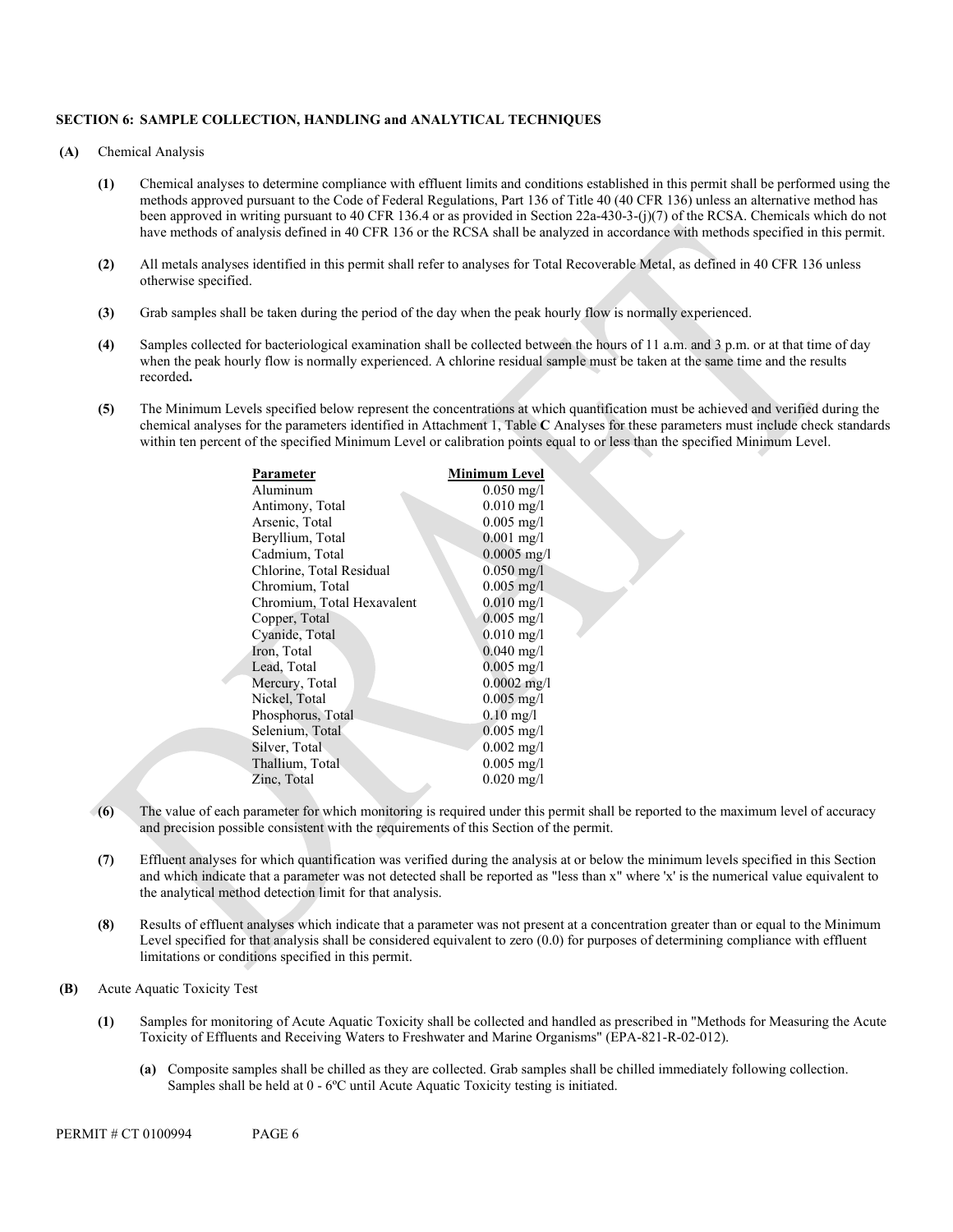- **(b)** Effluent samples shall not be dechlorinated, filtered, or, modified in any way, prior to testing for Acute Aquatic Toxicity unless specifically approved in writing by the Commissioner for monitoring at this facility. Facilities with effluent dechlorination and/or filtration designed as part of the treatment process are not required to obtain approval from the Commissioner.
- **(c)** Samples shall be taken after dechlorination during the disinfection season for Acute Aquatic Toxicity unless otherwise approved in writing by the Commissioner for monitoring at this facility.
- **(d)** Chemical analyses of the parameters identified in Attachment 1, Table C shall be conducted on an aliquot of the same sample tested for Acute Aquatic Toxicity.
	- **(i)** At a minimum, pH, specific conductance, total alkalinity, total hardness, and total residual chlorine shall be measured in the effluent sample and, during Acute Aquatic Toxicity tests, in the highest concentration of the test and in the dilution (control) water at the beginning of the test and at test termination. If total residual chlorine is not detected at test initiation, it does not need to be measured at test termination. Dissolved oxygen, pH, and temperature shall be measured in the control and all test concentrations at the beginning of the test, daily thereafter, and at test termination.
- **(e)** Tests for Acute Aquatic Toxicity shall be initiated within 36 hours of sample collection.
- **(2)** Monitoring for Acute Aquatic Toxicity to determine compliance with the permit condition on Acute Aquatic Toxicity (invertebrate) shall be conducted for 48 hours utilizing neonatal (less than 24 hours old) *Daphnia pulex*.
- **(3)** Monitoring for Acute Aquatic Toxicity to determine compliance with the permit condition on Acute Aquatic Toxicity (vertebrate) shall be conducted for 48 hours utilizing larval (1 to 14-day old with no more than 24 hours range in age) *Pimephales promelas*.
- **(4)** Tests for Acute Aquatic Toxicity shall be conducted as prescribed for static non-renewal acute tests in "Methods for measuring the Acute Aquatic Toxicity of Effluents and Receiving Waters to Freshwater and Marine Organisms" (EPA/821-R-02-012), except as specified below.
	- **(a)** For Acute Aquatic Toxicity limits, and for monitoring only conditions, expressed as a NOAEL value, Pass/Fail (single concentration) tests shall be conducted at a specified Critical Test Concentration (CTC) equal to the Aquatic Toxicity limit, (100% in the case of monitoring only conditions), as prescribed in Section 22a-430-3(j)(7)(A)(i) of the RCSA.
	- **(b)** Organisms shall not be fed during the tests.
	- **(c)** Synthetic freshwater prepared with deionized water adjusted to a hardness of 50±5 mg/L as CaCO3 shall be used as dilution water in the tests.
	- **(d)** Copper nitrate shall be used as the reference toxicant.
- **(5)** For monitoring only conditions, toxicity shall be demonstrated when the results of a valid pass/fail Acute Aquatic Toxicity indicates less than 90% survival in the effluent at the CTC (100%).
- **(C)** Chronic Aquatic Toxicity Test for Freshwater Discharges
	- **(1)** Chronic Aquatic Toxicity testing of the discharge shall be conducted annually during July, August, or September of each year.
	- **(2)** Chronic Aquatic Toxicity testing shall be performed on the discharge in accordance with the test methodology established in "Short-Term Methods for Estimating The Chronic Toxicity of Effluents and Receiving Water to Freshwater Organisms" (EPA-821-R-02- 013) as referenced in 40 CFR 136 for *Ceriodaphnia* survival and reproduction and Fathead minnow larval survival and growth.
		- **(a)** Chronic Aquatic Toxicity tests shall utilize a minimum of five effluent dilutions prepared using a dilution factor of 0.5 (100% effluent, 50% effluent, 25% effluent, 12.5% effluent, 6.25% effluent).
		- **(b)** Farmington River water collected immediately upstream of the area influenced by the discharge shall be used as control (0% effluent) and dilution water in the toxicity tests.
		- **(c)** A laboratory water control consisting of synthetic freshwater prepared in accordance with EPA-821-R-02-013 at a hardness of 50±5 mg/l shall be used as an additional control (0% effluent) in the toxicity tests.
		- **(d)** Daily composite samples of the discharge (final effluent following disinfection) and grab samples of Farmington River for use as site water control and dilution water, shall be collected on day 0 for test solution renewal on day 1 and day 2 of the test; day 2, for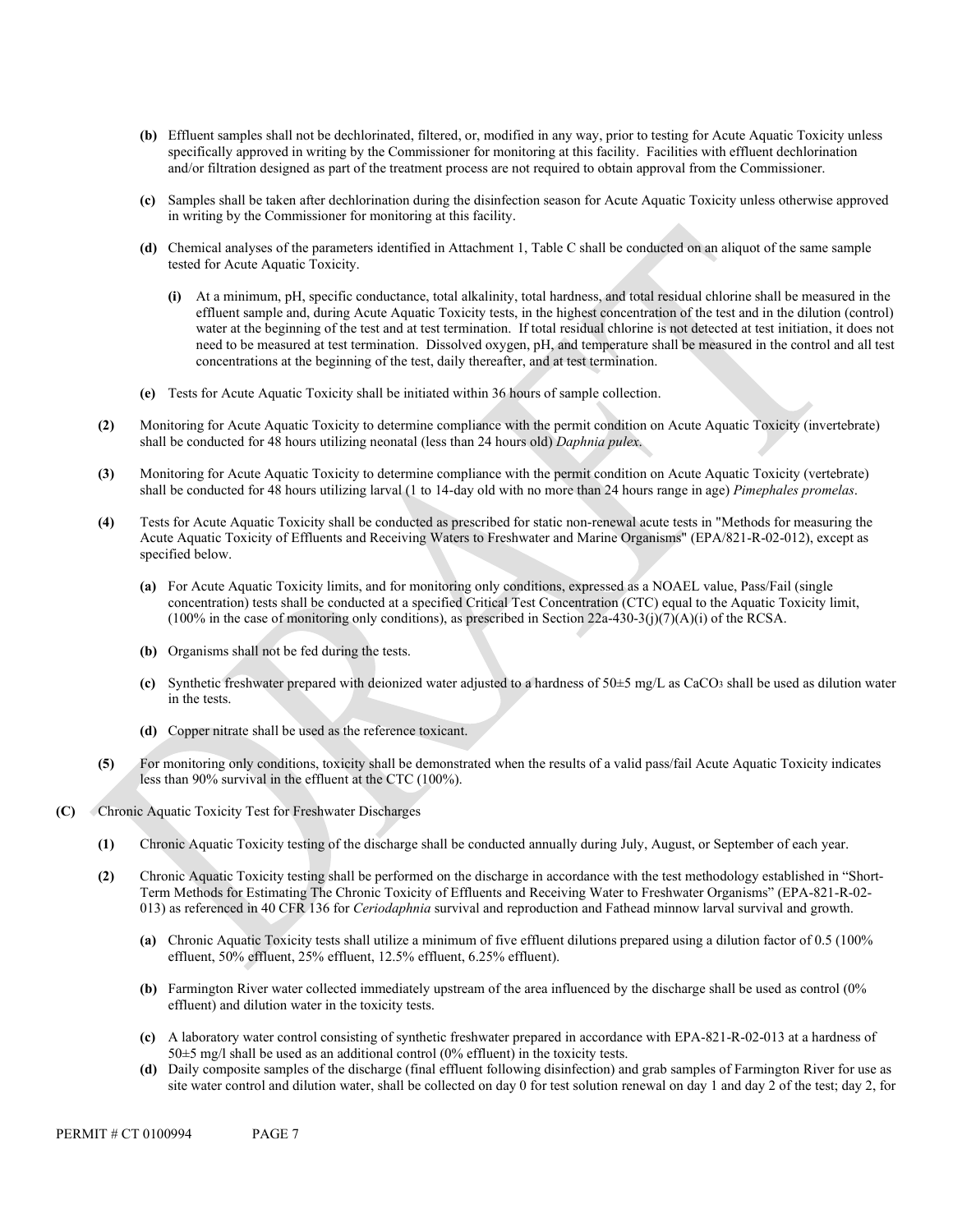test solution renewal on day 3 and day 4 of the test; and day 4, for test solution renewal for the remainder of the test. Samples shall not be pH or hardness adjusted, or chemically altered in any way.

- **(3)** All samples of the discharge and Farmington River water used in the Chronic Aquatic Toxicity test shall, at a minimum, be analyzed and results reported in accordance with the provisions listed in Section 6(A) of this permit for the parameters listed in Attachment 1, Table C included herein, excluding Acute Aquatic Toxicity organism testing.
	- (a) As part of each toxicity test's daily renewal procedure **dissolved organic carbon, pH and hardness** must be measured in the effluent and receiving waters at the beginning and end of each 24-hour period.
	- (b) The permittee may discontinue the monitoring of the parameters listed in paragraph  $6(C)(3)(a)$  above provided that prior to such discontinuation the Commissioner is notified in writing by the Permittee that the use of Poly-aluminum Chloride has been ceased at the POTW. Nothing in this section of the permit shall preclude the Commissioner from reinstating, through a written notification to the Permittee, a previously discontinued monitoring requirement of paragraph  $6(C)(3)(a)$  above if the POTW's effluent water quality conditions support such reinstatement.

### **SECTION 7: RECORDING AND REPORTING REQUIREMENTS**

- **(A)** The Permittee and/or the Signatory Authority shall continue to report the results of chemical analyses and any aquatic toxicity test required above in Sections 5 and 6 and the referenced Attachment 1 by electronic submission of DMRs under this permit to the Department using NetDMR in satisfaction of the DMR submission requirement of this permit. The report shall include a detailed explanation of any violations of the limitations specified. DMRs shall be submitted electronically to the Department no later than the 15th day of the month following the month in which samples are collected.
	- **(1)** For composite samples, from other than automatic samplers, the instantaneous flow and the time of each aliquot sample collection shall be recorded and maintained at the POTW**.**
- **(B)** Complete and accurate test data, including percent survival of test organisms in each replicate test chamber, LC50 values and 95% confidence intervals for definitive test protocols, and all supporting chemical/physical measurements performed in association with any aquatic toxicity test, shall be entered on the Aquatic Toxicity Monitoring Report form (ATMR) and sent to the Bureau of Water Protection and Land Reuse at the address specified below by the  $15<sup>th</sup>$  day of the month following the month in which samples are collected:

ATTN: Municipal Wastewater Monitoring Coordinator Connecticut Department of Energy and Environmental Protection Bureau of Water Protection and Land Reuse Water Planning and Management Division 79 Elm Street Hartford, Connecticut 06106-5127

- **(C)** The results of the process monitoring required above in Section 5 shall be entered on the Monthly Operating Report (MOR) form, included herein as Attachment 2, and reported to the Bureau of Water Protection and Land Reuse. The MOR report shall also be accompanied by a detailed explanation of any violations of the limitations specified. The MOR must be received at the address specified above in Section 7 (B) of this permit by the 15<sup>th</sup> day of the month following the month in which the data and samples are collected.
- **(D)** A complete and thorough report of the results of the chronic toxicity monitoring outlined in Section 6(C) shall be prepared as outlined in Section 10 of EPA-821-R-02-013 and submitted to the Department for review on or before December 31 of each calendar year to the address specified above in Section 7 (B) of this permit.

### **SECTION 8: RECORDING AND REPORTING OF VIOLATIONS, ADDITIONAL TESTING REQUIREMENTS, BYPASSES, MECHANICAL FAILURES, AND MONITORING EQUIPMENT FAILURES**

- **(A)** If any Acute Aquatic Toxicity sample analysis indicates toxicity, or that the test was invalid, an additional sample of the effluent shall be collected and tested for Acute Aquatic Toxicity and associated chemical parameters, as described above in Section 5 and Section 6, and the results reported to the Bureau of Water Protection and Land Reuse (Attn: Aquatic Toxicity) via the ATMR form (see Section 7 (B)) within 30 days of the previous test. These test results shall also be reported on the next month's DMR report pursuant to Section 7 (A). The results of all toxicity tests and associated chemical parameters, valid and invalid, shall be reported.
- **(B)** If any two consecutive Acute Aquatic Toxicity test results or any three Acute Aquatic Toxicity test results in a twelve month period indicates toxicity, the Permittee shall immediately take all reasonable steps to eliminate toxicity wherever possible and shall submit a report, to the Bureau of Water Protection and Land Reuse (Attn: Aquatic Toxicity), for the review and written approval of the Commissioner in accordance with Section 22a-430-3(j)(10)(c) of the RCSA describing proposed steps to eliminate the toxic impact of the discharge on the receiving water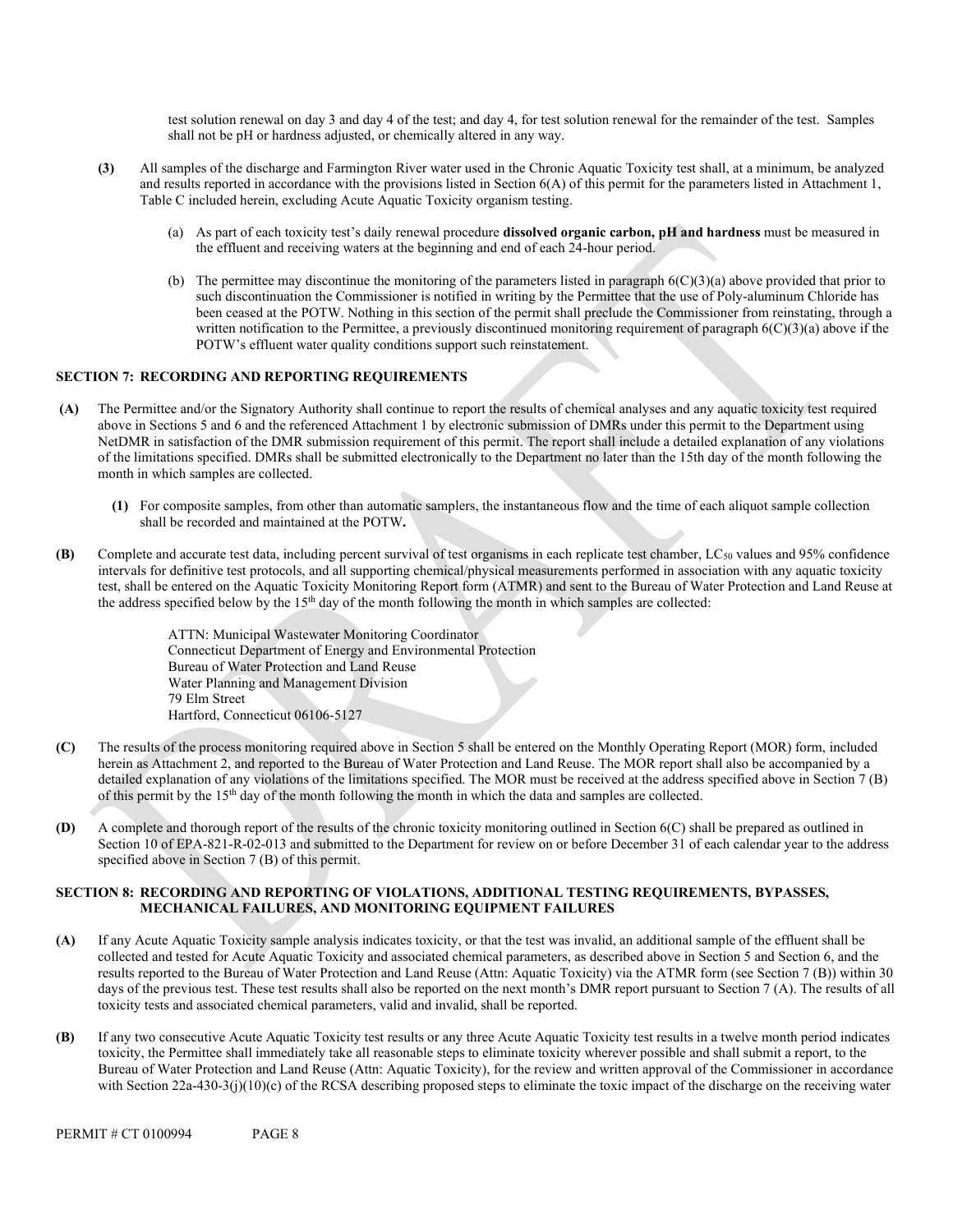body. Such a report shall include a proposed time schedule to accomplish toxicity reduction and the Permittee shall comply with any schedule approved by the Commissioner.

**(C)** Sewage Right-to-Know Bypass Reporting

**(1)** Section 22a-430-3(k) of the RCSA shall apply in all instances of bypass including a bypass of the treatment plant or a component of the sewage collection system planned during required maintenance. The Department of Energy and Environmental Protection, Bureau of Water Protection and Land Reuse, Water Planning and Management Division, Municipal Wastewater, the Department of Public Health, Water Supply Section and Recreation Section, and the local Director of Health shall be notified within 2 hours of the Permittee learning of the event via online reporting in a format approved by the Commissioner. A final incident report shall be submitted to the Department of Energy and Environmental Protection, Bureau of Water Protection and Land Reuse, Water Planning and Management Division, Municipal Wastewater within five days of the Permittee learning of each occurrence of a discharge or bypass of untreated or partially treated sewage via online reporting in a format approved by the Commissioner.

If the online reporting system is nonfunctional for either bypass reporting requirement noted above, then the Permittee shall notify DEEP via telephone during normal business hours (8:30 a.m. to 4:30 p.m. Monday through Friday) at (860) 424-3704 or after hours to the DEEP Emergency Response Unit at (860) 424-3338 and the Department of Public Health at (860) 509-8000 with the final incident report being submitted online.

- **(D)** 22a-430-3(j) 8 of the RCSA shall apply in all instances of monitoring equipment failures that prevent meeting the requirements in this permit. In the event of any such failure of the monitoring equipment including, but not limited to, loss of refrigeration for an auto-sampler or lab refrigerator or loss of flow proportion sampling ability, the Permittee shall notify the Department of Energy and Environmental Protection, Bureau of Water Protection and Land Reuse, Water Planning and Management Division, Municipal Wastewater Section in the same manner as in paragraph C (1) of this Section. If the online reporting system is nonfunctional and the failure occurs outside normal working hours (8:30 a.m. to 4:30 p.m. Monday through Friday) the Permittee may wait to make the verbal report no later than 10:30 am of the next business day after learning of the failure.
- **(E)** In addition to the reporting requirements contained in Section 22a-430-3(i), (j), and (k) of the RCSA, the Permittee shall notify the Department of Energy and Environmental Protection, Bureau of Water Protection and Land Reuse, Water Planning and Management Division, Municipal Wastewater in the same manner as in paragraph C (1) of this Section concerning the failure of any major component of the treatment facilities which the Permittee may have reason to believe would result in an effluent violation.

### **SECTION 9: SEWERAGE COLLECTION SYSTEM AND POTW O&M**

- **A)** The requirements of paragraph 9(B) do not apply if the permittee continues to submit the Long-term Preventive Maintenance information ("Maintenance Information") on an annual basis, performed within Metropolitan District communities (i.e. all member communities) as required in Section X.B.2 of Consent Decree number 3:06CV728PCD "Consent Decree" issued by the United States Environmental Protection Agency on August 17, 2006. The permittee shall start reporting the information required in Section 9(B) below if: 1) The Consent Decree is terminated, or 2) the Consent Decree is modified in such a way to no longer require the preventive Maintenance Information to be reported or 3) the District fails to submit the Maintenance Information pursuant to the Consent Decree in any given year.
- **B)** No later than February 15th, annually, the Permittee shall submit to the Commissioner an updated listing of all wastewater treatment plant and collection system improvements and all sewer extensions performed during the most recent calendar year at the address specified above in Section 7 (B) of this permit. At a minimum the following information must be included in the submission:
	- 1. The street name or nearest identifiable location to where the project was performed,
	- 2. the total linear feet of pipe replaced or repaired,
	- 3. the total number of manholes repaired or replaced,
	- 4. a description of significant work (outside routine maintenance) performed at pump stations,
	- 5. a project listing with significant proposed collection system and plant improvements (outside routine maintenance) for the following calendar year.
- **C)** No later than February 15th, annually, the Permittee shall submit a description of significant work, if any, performed outside routine maintenance at the POTW.

This permit is hereby issued on:

Graham J. Stevens, Bureau Chief Bureau of Water Protection and Land Reuse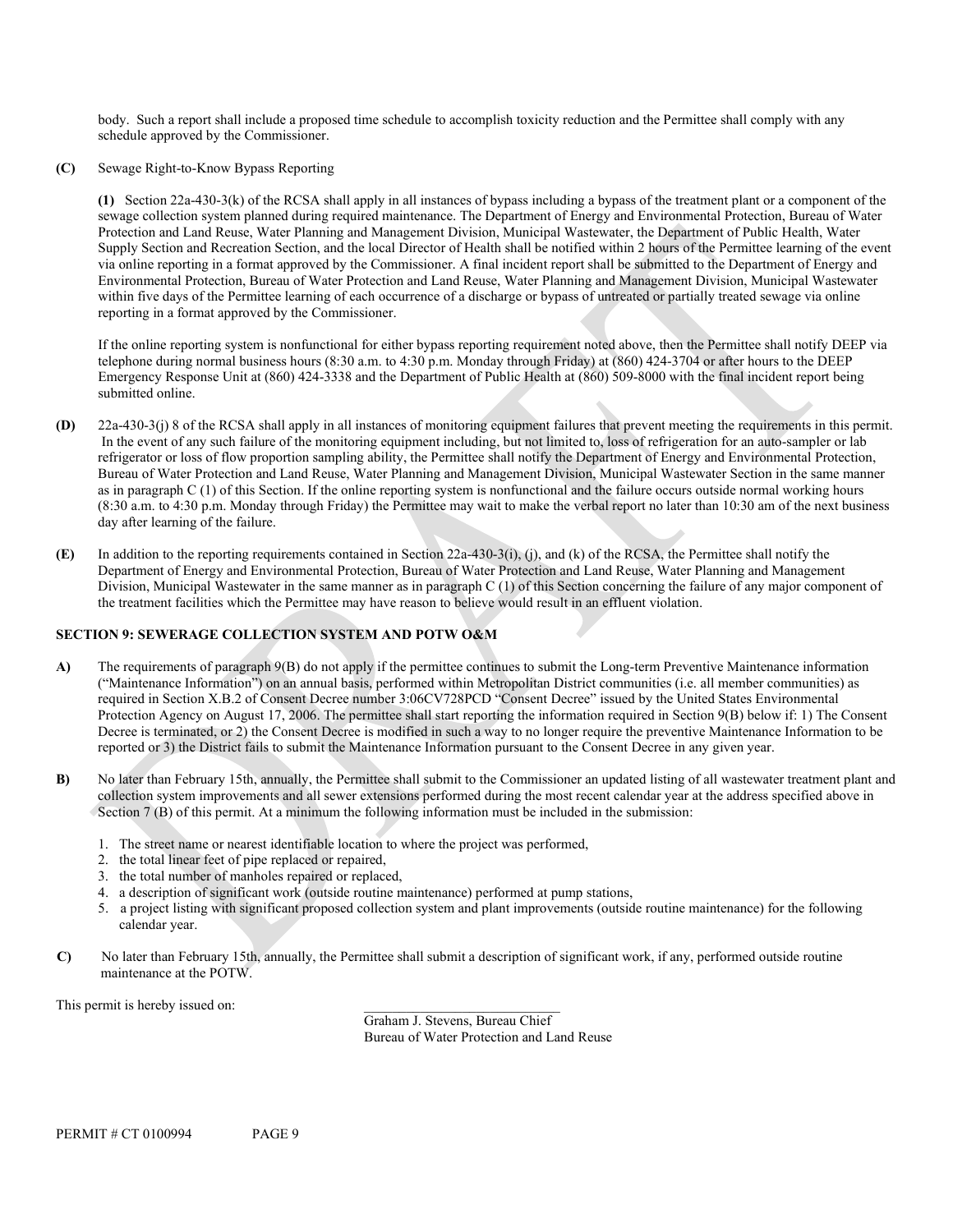# ATTACHMENT 1

Tables A through G

PERMIT # CT 0100994 PAGE 10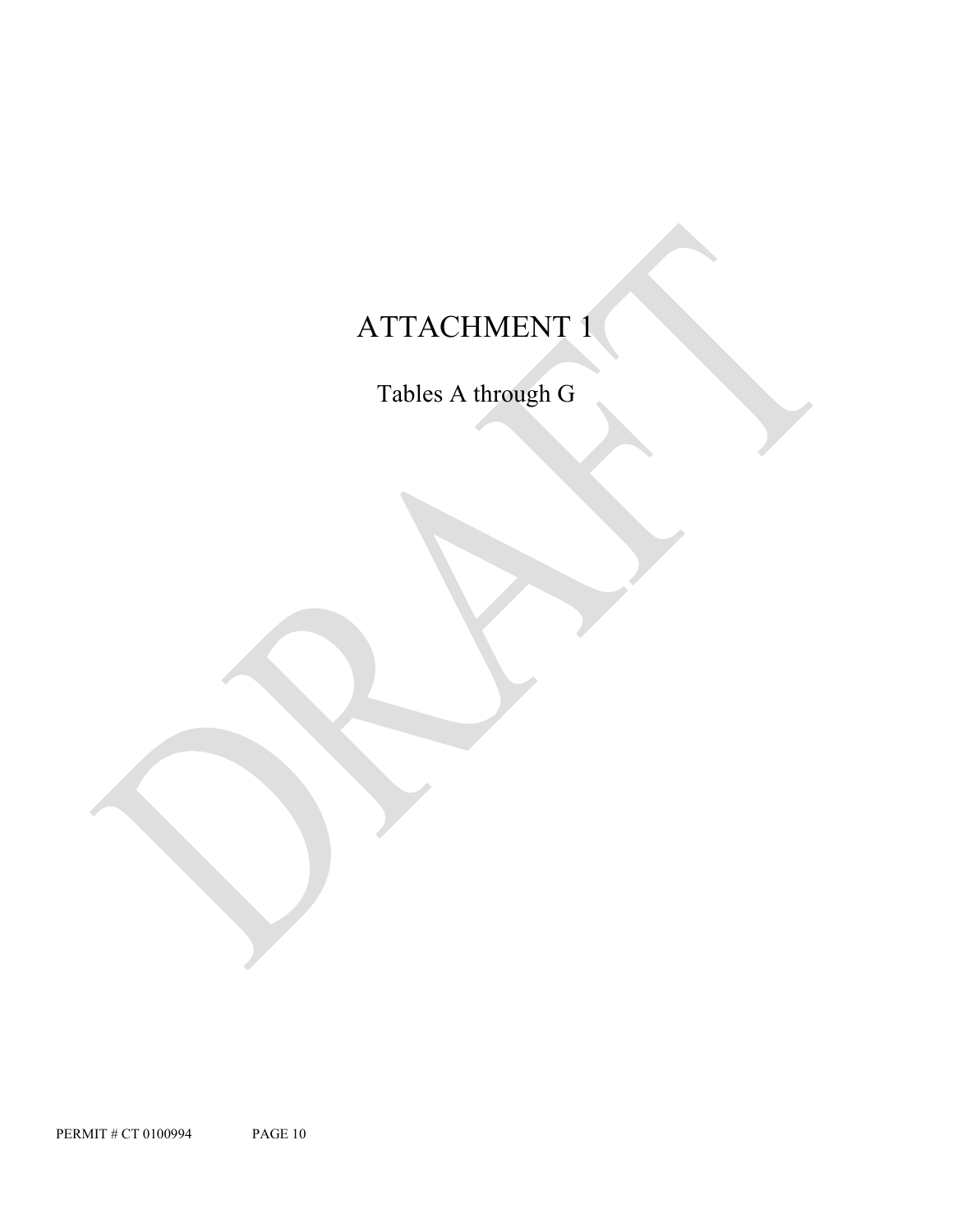|                                                                                                              | TADLE U                                            |                             |                           |                                   |                                            |                                                                           |                                           |                              |                              |                                     |
|--------------------------------------------------------------------------------------------------------------|----------------------------------------------------|-----------------------------|---------------------------|-----------------------------------|--------------------------------------------|---------------------------------------------------------------------------|-------------------------------------------|------------------------------|------------------------------|-------------------------------------|
| Discharge Serial Number (DSN): 001-1<br>Monitoring Location: 1                                               |                                                    |                             |                           |                                   |                                            |                                                                           |                                           |                              |                              |                                     |
|                                                                                                              | Wastewater Description: Secondary treated effluent |                             |                           |                                   |                                            |                                                                           |                                           |                              |                              |                                     |
| Monitoring Location Description: Final Effluent Prior to Chlorination (See Remark (D))                       |                                                    |                             |                           |                                   |                                            |                                                                           |                                           |                              |                              |                                     |
| Allocated Zone of Influence (ZOI): 100 cfs                                                                   |                                                    |                             |                           |                                   | In-stream Waste Concentration (IWC): 7.2 % |                                                                           |                                           |                              |                              |                                     |
|                                                                                                              |                                                    |                             |                           | <b>FLOW/TIME BASED MONITORING</b> |                                            |                                                                           | <b>INSTANTANEOUS</b><br><b>MONITORING</b> |                              | <b>REPORT</b><br><b>FORM</b> | <b>Minimum</b><br>Level             |
| <b>PARAMETER</b><br><b>Units</b>                                                                             |                                                    | Average<br>Monthly<br>Limit | Maximum<br>Daily<br>Limit | Sample<br>Freq.                   | Sample<br>type                             | <b>Instantaneous</b><br><b>Limit or</b><br>Required<br>Range <sup>4</sup> | <b>Sample</b><br>Freq.                    | <b>Sample</b><br><b>Type</b> |                              | Analysis<br>See<br><b>Section 6</b> |
| Aluminum, Total <sup>6&amp;7</sup>                                                                           | mg/1                                               | ------                      | ------                    | Monthly                           | Daily Composite                            | NA                                                                        | NA                                        | NA                           | <b>MOR</b>                   | $\ast$                              |
| Alkalinity                                                                                                   | mg/1                                               | NA                          | <b>NA</b>                 | $\rm NR$                          | NA                                         |                                                                           | Monthly                                   | Grab                         | <b>MOR</b>                   |                                     |
| Biochemical Oxygen Demand (5 day) <sup>1</sup> See remark (A)<br>below.                                      | mg/1                                               | 30                          | 50                        | $3$ /week                         | Daily Composite                            | NA                                                                        | NR                                        | NA                           | <b>DMR/MOR</b>               |                                     |
| Carbonaceous Biochemical Oxygen Demand (5 day). <sup>5</sup>                                                 | mg/l                                               | ------                      | ------                    | Biweekly                          | Daily Composite                            | NA                                                                        | <b>NR</b>                                 | NA                           | <b>DMR/MOR</b>               |                                     |
| Chlorine, Total Residual May 1st through September<br>$30th$ see remarks (B) and (D) below.                  | mg/l                                               | $0.05^{2}$                  | $0.10^{2}$                | <b>NR</b>                         | Grab                                       | 0.20                                                                      | 4/ Work Day                               | Grab                         | <b>DMR/MOR</b>               | $\ast$                              |
| Escherichia coli May 1 <sup>st</sup> through September 30 <sup>th</sup> see<br>remarks $(C)$ and $(D)$ below | MPN per100<br>ml                                   | NA                          | <b>NA</b>                 | <b>NR</b>                         | NA                                         | 410                                                                       | $3$ /week                                 | Grab                         | <b>DMR/MOR</b>               |                                     |
| Flow                                                                                                         | <b>MGD</b>                                         | ------                      | ------                    | Continuous $3$                    | Average Daily<br>Flow                      | NA                                                                        | <b>NR</b>                                 | NA                           | <b>DMR/MOR</b>               |                                     |
| Nitrogen, Ammonia (total as N)                                                                               | mg/1                                               | NA                          | ------                    | Monthly                           | Daily Composite                            | <b>NA</b>                                                                 | NR                                        | NA                           | <b>MOR</b>                   |                                     |
| Nitrogen, Nitrate (total as N)                                                                               | mg/1                                               | NA                          | ------                    | Monthly                           | Daily Composite                            | NA                                                                        | NR                                        | NA                           | <b>MOR</b>                   |                                     |
| Nitrogen, Nitrite (total as N)                                                                               | mg/1                                               | NA                          | ------                    | Monthly                           | Daily Composite                            | <b>NA</b>                                                                 | NR                                        | NA                           | <b>MOR</b>                   |                                     |
| Nitrogen, Total Kjeldahl                                                                                     | mg/1                                               | NA                          | ------                    | Monthly                           | Daily Composite                            | NA                                                                        | <b>NR</b>                                 | NA                           | <b>MOR</b>                   |                                     |
| Nitrogen, Total                                                                                              | mg/1                                               | NA                          | ------                    | Monthly                           | Daily Composite                            | NA                                                                        | NR                                        | NA                           | <b>MOR</b>                   |                                     |
| Nitrogen, Total                                                                                              | lbs/day                                            | NA                          | ------                    | Monthly                           | Daily Composite                            | <b>NA</b>                                                                 | <b>NR</b>                                 | NA                           | <b>MOR</b>                   |                                     |
| Oxygen, Dissolved See remark (D) below                                                                       | mg/1                                               | NA                          | <b>NA</b>                 | <b>NR</b>                         | NA                                         | ------                                                                    | Work Day                                  | Grab                         | <b>MOR</b>                   |                                     |
| pH                                                                                                           | S.U.                                               | NA                          | <b>NA</b>                 | <b>NR</b>                         | NA                                         | $6 - 9$                                                                   | Work Day                                  | Grab                         | DMR/MOR                      |                                     |
| Phosphate, Ortho                                                                                             | mg/1                                               | NA                          | ------                    | Monthly                           | Daily Composite                            | <b>NA</b>                                                                 | NR                                        | NA                           | <b>MOR</b>                   |                                     |
| Phosphorus, Total                                                                                            | mg/1                                               | NA                          | ------                    | Monthly                           | Daily Composite                            | <b>NA</b>                                                                 | <b>NR</b>                                 | NA                           | <b>DMR/MOR</b>               | $\ast$                              |
| Solids, Settleable                                                                                           | ml/1                                               | NA                          | NA                        | NR                                | NA                                         | ------                                                                    | Work Day                                  | Grab                         | <b>MOR</b>                   |                                     |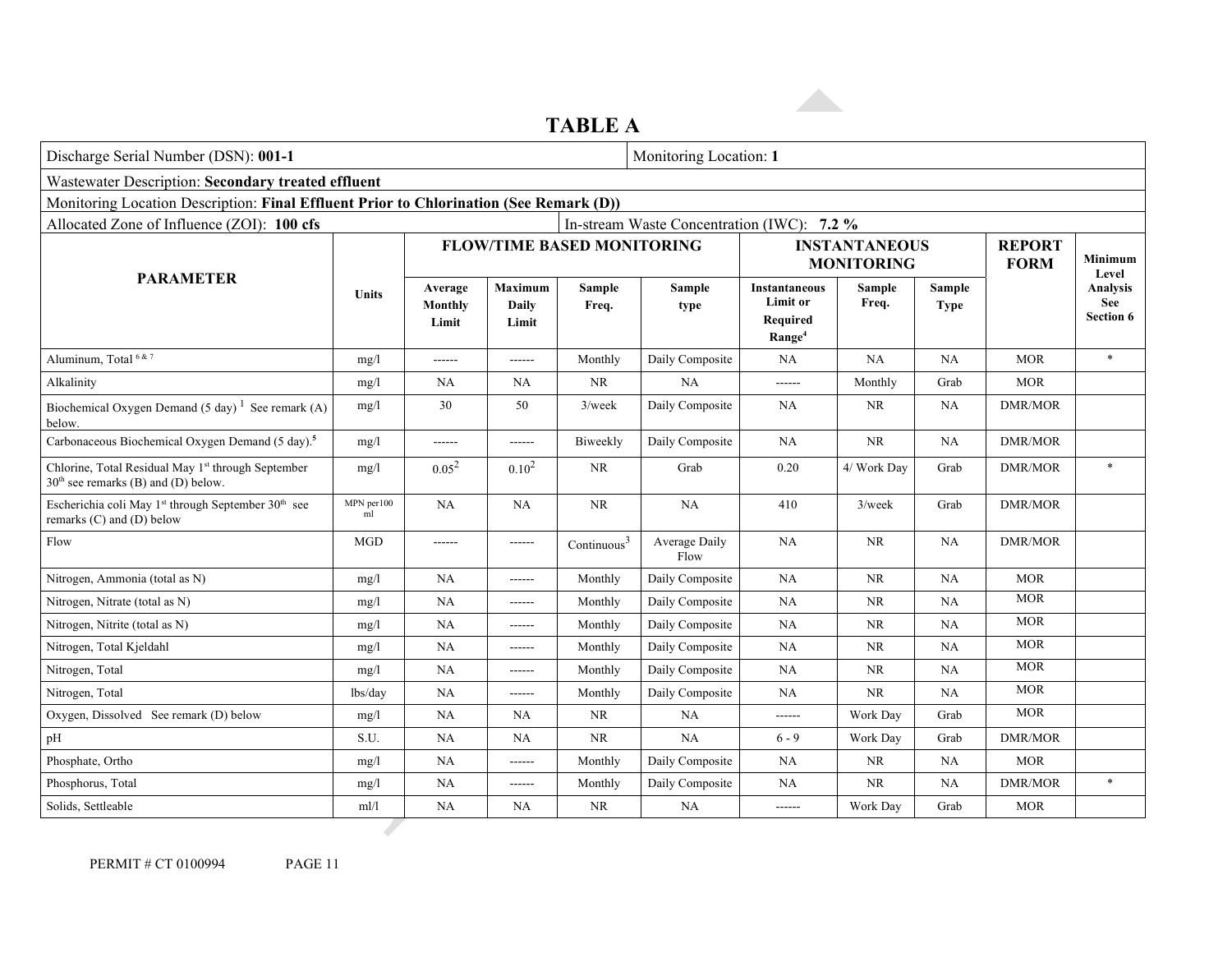| Solids, Total Suspended <sup>1</sup> See remark (A) below.                                                                                                                                                                                                                                                                                                                                                                                                                                                                                                                                                                                                                                                                                                                                                                                                                                                                                                                                                                                                                                                                                                                                                                                                                                                                                                                                                                                                                                                                                                                                                                                                                                                                                                                                                                                                                                           | mg/1                      | 30        | 50 | $3$ /week                   | Daily Composite | <b>NA</b> | <b>NA</b> | NA   | <b>DMR/MOR</b> |  |
|------------------------------------------------------------------------------------------------------------------------------------------------------------------------------------------------------------------------------------------------------------------------------------------------------------------------------------------------------------------------------------------------------------------------------------------------------------------------------------------------------------------------------------------------------------------------------------------------------------------------------------------------------------------------------------------------------------------------------------------------------------------------------------------------------------------------------------------------------------------------------------------------------------------------------------------------------------------------------------------------------------------------------------------------------------------------------------------------------------------------------------------------------------------------------------------------------------------------------------------------------------------------------------------------------------------------------------------------------------------------------------------------------------------------------------------------------------------------------------------------------------------------------------------------------------------------------------------------------------------------------------------------------------------------------------------------------------------------------------------------------------------------------------------------------------------------------------------------------------------------------------------------------|---------------------------|-----------|----|-----------------------------|-----------------|-----------|-----------|------|----------------|--|
| Temperature                                                                                                                                                                                                                                                                                                                                                                                                                                                                                                                                                                                                                                                                                                                                                                                                                                                                                                                                                                                                                                                                                                                                                                                                                                                                                                                                                                                                                                                                                                                                                                                                                                                                                                                                                                                                                                                                                          | $\mathrm{P}_{\mathrm{F}}$ | <b>NA</b> | NA | <b>NR</b>                   | <b>NA</b>       | ------    | Work Day  | Grab | <b>MOR</b>     |  |
| Turbidity                                                                                                                                                                                                                                                                                                                                                                                                                                                                                                                                                                                                                                                                                                                                                                                                                                                                                                                                                                                                                                                                                                                                                                                                                                                                                                                                                                                                                                                                                                                                                                                                                                                                                                                                                                                                                                                                                            | <b>NTU</b>                | NA        | NA | NR                          | <b>NA</b>       | ------    | Work Day  | Grab | <b>MOR</b>     |  |
|                                                                                                                                                                                                                                                                                                                                                                                                                                                                                                                                                                                                                                                                                                                                                                                                                                                                                                                                                                                                                                                                                                                                                                                                                                                                                                                                                                                                                                                                                                                                                                                                                                                                                                                                                                                                                                                                                                      |                           |           |    | <b>TABLE A - CONDITIONS</b> |                 |           |           |      |                |  |
| <b>Footnotes:</b><br><sup>1</sup> The discharge shall not exceed a BOD <sub>5</sub> Average Monthly Limit of 30 mg/l or a BOD <sub>5</sub> Maximum Daily Limit of 50 mg/l. The discharge shall not exceed a total suspended solids Average Monthly Limit of 30<br>mg/l or a total suspended solids Maximum Daily Limit of 50 mg/l.<br><sup>2</sup> The Maximum Daily Concentration to be reported shall be determined by mathematically averaging the results of the four grab samples required above. The Average Monthly Concentration shall be<br>determined by mathematically averaging the results of the Maximum Daily Concentrations required above.<br><sup>3</sup> The Permittee shall record and report on the Monthly Operating Report (MOR) the minimum, maximum and total flow for each day of discharge and the average daily flow for each sampling month. The<br>Permittee shall report, on the discharge monitoring report, the average daily flow and maximum daily flow for each sampling month.<br><sup>4</sup> The instantaneous limits in this column are maximum limits.<br>$5$ CBOD shall be tested on the same final effluent sample collected for one of the BOD <sub>5</sub> tests.<br><sup>6</sup> The permittee shall reduce the amount of aluminum-based products used in the wastewater treatment process to the maximum extent practicable.<br>7 The permittee may discontinue the monitoring of this parameter provided that prior to such discontinuation, the Commissioner is notified in writing by the Permittee that the use of Poly-aluminum Chloride has<br>been ceased at the POTW Nothing in this section of the permit shall preclude the Commissioner from reinstating, through a written notification to the Permittee, a previously discontinued monitoring<br>requirement if the POTW's effluent water quality conditions support such reinstatement. |                           |           |    |                             |                 |           |           |      |                |  |
| <b>Remarks:</b><br>(A) The Average Weekly Limitation for BOD <sub>5</sub> and Total Suspended Solids shall be 1.5 times the Average Monthly Limit listed above.<br>(B) The use of chlorine for disinfection and sodium bisulfite for dechlorination shall be discontinued from October 1 <sup>st</sup> through April 30 <sup>th</sup> except that chlorination and dechlorination equipment may be started<br>and tested no earlier than April 15 <sup>th</sup> , and any residual chlorine liquid and sodium bisulfite may be used up until, but no later than, October 15 <sup>th</sup> . During these times in April and October the total residual chlorine<br>of the effluent shall not be greater than 0.5 mg/l, as an instantaneous limit, and 0.2 mg/l, as a maximum daily limit. The analytical results shall be reported on the MOR for the months of April and October.<br>(C) The geometric mean of the Escherichia coli bacteria values for the effluent samples collected in a period of a calendar month during the period from May 1 <sup>st</sup> through September 30 <sup>th</sup> shall not exceed 126 per<br>100 milliliters.<br>(D) Samples for Dissolved Oxygen, Residual Chlorine and Escherichia coli are taken after chlorination/dechlorination during the period that chlorine for disinfection and sodium bisulfite for dechlorination are<br>being used<br><b>DMR</b> – Discharge Monitoring Report                                                                                                                                                                                                                                                                                                                                                                                                                                                                    |                           |           |    |                             |                 |           |           |      |                |  |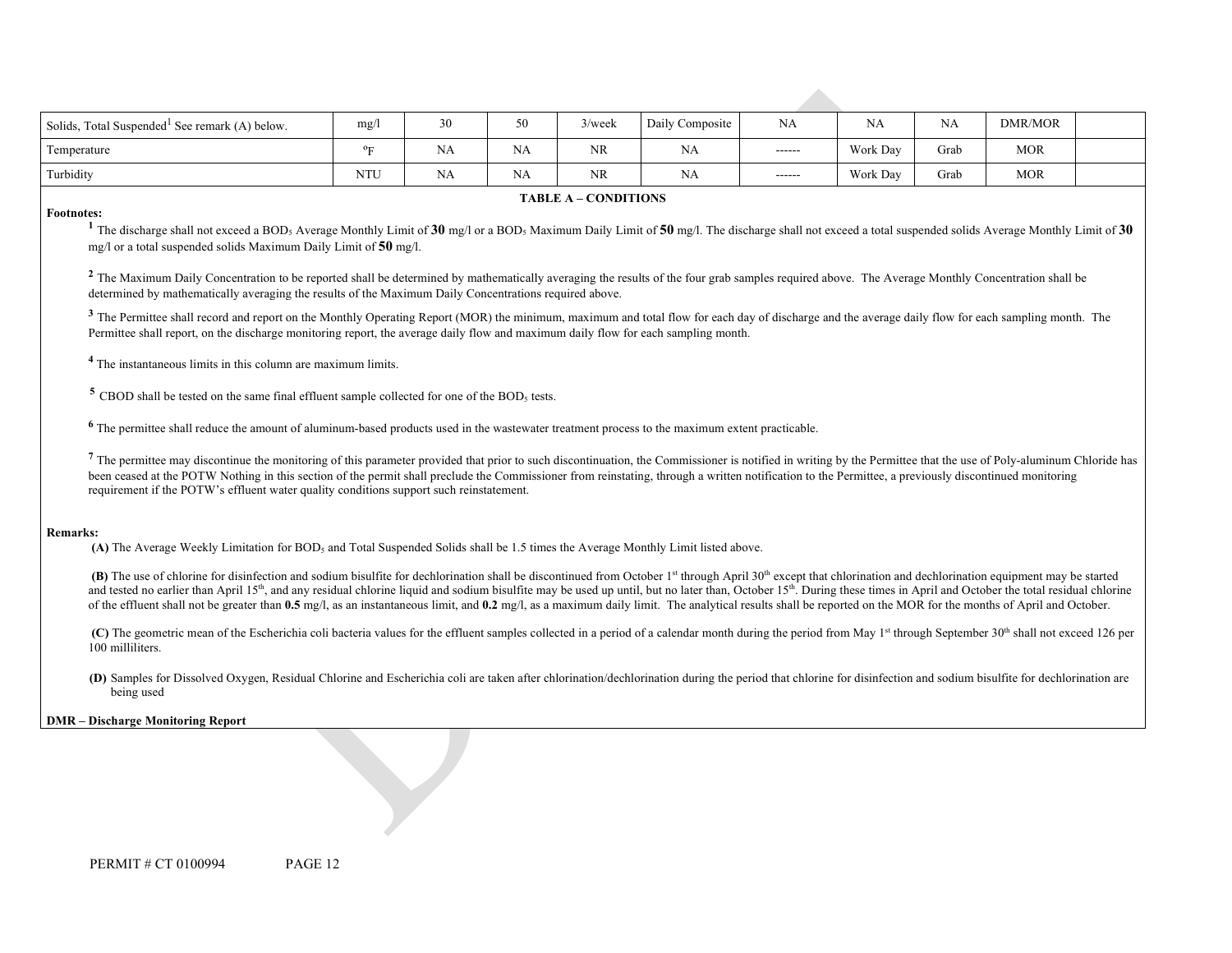## **TABLE B**

| Discharge Serial Number (DSN): 001-1                                                                                                                                                                                                                                                                                       |                             |  |                                      | Monitoring Location: K                                     |                         |                              |
|----------------------------------------------------------------------------------------------------------------------------------------------------------------------------------------------------------------------------------------------------------------------------------------------------------------------------|-----------------------------|--|--------------------------------------|------------------------------------------------------------|-------------------------|------------------------------|
| Wastewater Description: Secondary treated effluent                                                                                                                                                                                                                                                                         |                             |  |                                      |                                                            |                         |                              |
| Monitoring Location Description: Final Effluent (Prior to chlorination)                                                                                                                                                                                                                                                    |                             |  |                                      |                                                            |                         |                              |
| Allocated Zone of Influence (ZOI): 100 cfs                                                                                                                                                                                                                                                                                 |                             |  |                                      | In-stream Waste Concentration (IWC): 7.2 %                 |                         |                              |
|                                                                                                                                                                                                                                                                                                                            |                             |  |                                      | <b>FLOW/TIME BASED MONITORING</b>                          |                         | <b>REPORT</b><br><b>FORM</b> |
| <b>PARAMETER</b>                                                                                                                                                                                                                                                                                                           | <b>Units</b>                |  | Average<br>Monthly<br><b>Minimum</b> | <b>Sample</b><br>Freq.                                     | <b>Sample</b><br>type   |                              |
| Biochemical Oxygen Demand (5 day) Percent Removal                                                                                                                                                                                                                                                                          | $%$ of<br>Influent          |  | 85                                   | $3$ /week                                                  | Calculated <sup>2</sup> | <b>DMR</b>                   |
| Solids, Total Suspended Percent Removal <sup>1</sup>                                                                                                                                                                                                                                                                       | $%$ of<br>Influent          |  | 85                                   | $3$ /week                                                  | Calculated <sup>2</sup> | <b>DMR</b>                   |
| <b>Footnotes:</b><br><sup>1</sup> The discharge shall be less than or equal to 15% of the average monthly influent BOD <sub>5</sub> and total suspended solids (Table D, Monitoring Location<br>$\mathbf{G}$ ).<br><sup>2</sup> Calculated based on the average monthly results described in Table A. Removal efficiency = | <b>TABLE B - CONDITIONS</b> |  |                                      | Inf.BOD or TSS-Effluent BOD or TSS X 100<br>Inf.B0D or TSS |                         |                              |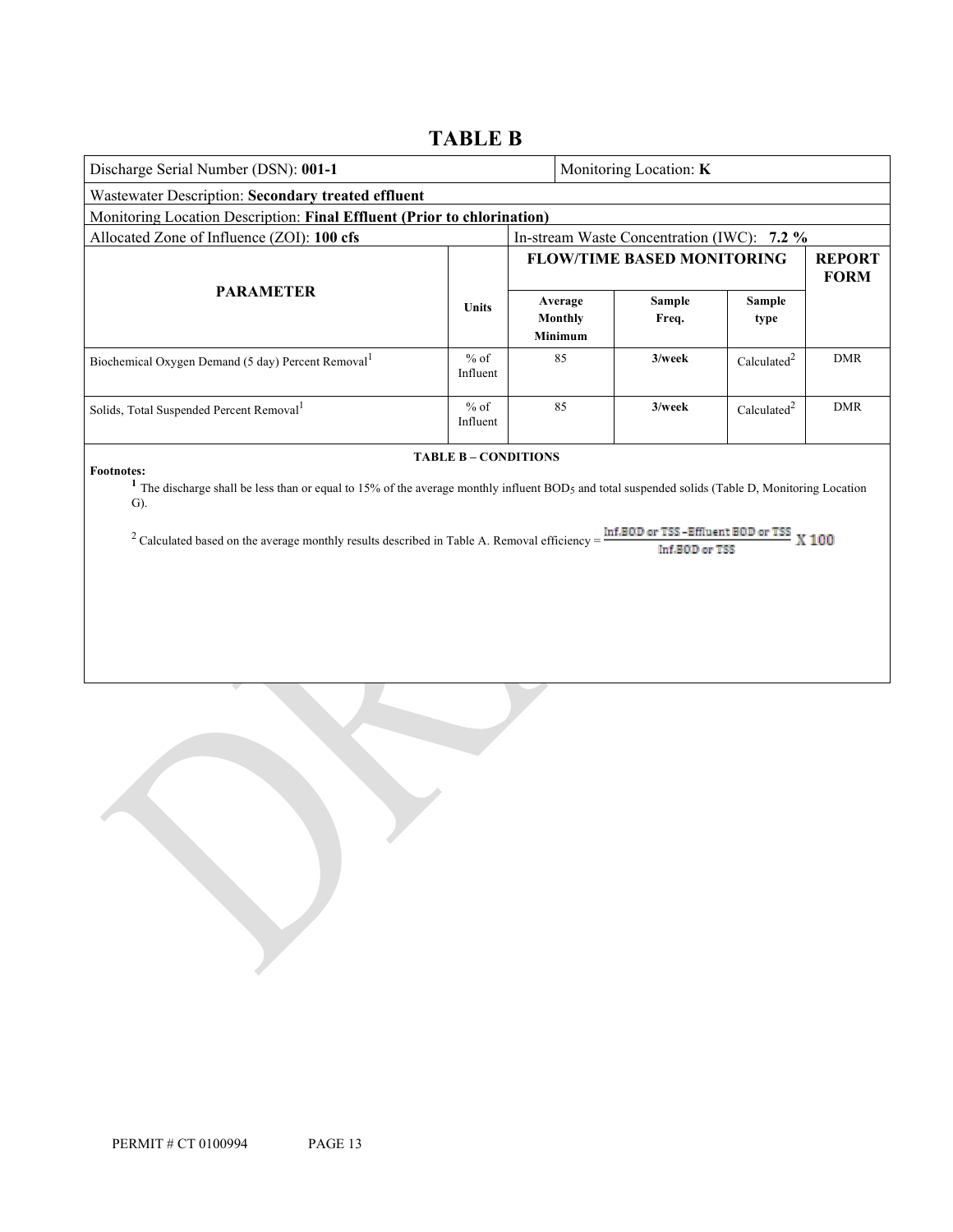## **TABLE C**

| Discharge Serial Number (DSN): 001-1<br>Monitoring Location: T                     |                           |                                  |                       |                                            |                   |                                                   |
|------------------------------------------------------------------------------------|---------------------------|----------------------------------|-----------------------|--------------------------------------------|-------------------|---------------------------------------------------|
| Wastewater Description: Secondary treated effluent                                 |                           |                                  |                       |                                            |                   |                                                   |
| Monitoring Location Description: Final Effluent Prior to Chlorination <sup>2</sup> |                           |                                  |                       |                                            |                   |                                                   |
| Allocated Zone of Influence (ZOI): 100 cfs                                         |                           |                                  |                       | In-stream Waste Concentration (IWC): 7.2 % |                   |                                                   |
| <b>PARAMETER</b>                                                                   | Units                     | <b>Maximum</b><br>Daily<br>Limit | Sampling<br>Frequency | Sample<br><b>Type</b>                      | Reporting<br>form | Minimum<br><b>Level Analysis</b><br>See Section 6 |
| Aluminum, Total                                                                    | mg/1                      |                                  | Quarterly             | Daily Composite                            | <b>ATMR/DMR</b>   | $\ast$                                            |
| Antimony, Total                                                                    | mg/1                      | ------                           | Quarterly             | Daily Composite                            | ATMR/DMR          | $\ast$                                            |
| NOAEL Static 48Hr Acute D. Pulex <sup>1</sup>                                      | $\frac{0}{0}$<br>survival |                                  | Quarterly             | Daily Composite                            | ATMR/DMR          |                                                   |
| <b>NOAEL Static 48Hr Acute Pimephales</b><br>Promelas <sup>1</sup>                 | $\frac{0}{0}$<br>survival |                                  | Quarterly             | Daily Composite                            | <b>ATMR/DMR</b>   |                                                   |
| Arsenic, Total                                                                     | mg/1                      | ------                           | Quarterly             | Daily Composite                            | <b>ATMR/DMR</b>   | $\ast$                                            |
| Beryllium, Total                                                                   | mg/1                      |                                  | Quarterly             | Daily Composite                            | <b>ATMR/DMR</b>   | *                                                 |
| BOD <sub>5</sub>                                                                   | mg/1                      |                                  | Quarterly             | Daily Composite                            | ATMR/DMR          |                                                   |
| Cadmium. Total                                                                     | mg/1                      |                                  | Quarterly             | Daily Composite                            | ATMR/DMR          | $\ast$                                            |
| Chromium, Hexavalent                                                               | mg/l                      |                                  | Quarterly             | Daily Composite                            | ATMR/DMR          | *                                                 |
| Chromium, Total                                                                    | mg/1                      | ------                           | Quarterly             | Daily Composite                            | ATMR/DMR          | $\ast$                                            |
| Chlorine, Total Residual                                                           | mg/1                      | ------                           | Quarterly             | Daily Composite                            | <b>ATMR/DMR</b>   |                                                   |
| Copper, Total                                                                      | mg/1                      |                                  | Quarterly             | Daily Composite                            | ATMR/DMR          | *                                                 |
| Cyanide, Amenable                                                                  | mg/1                      | ------                           | Quarterly             | Daily Composite                            | ATMR/DMR          |                                                   |
| Cyanide, Total                                                                     | mg/1                      | ------                           | Quarterly             | Daily Composite                            | ATMR/DMR          | $\ast$                                            |
| Iron, Total                                                                        | mg/1                      | ------                           | Quarterly             | Daily Composite                            | ATMR/DMR          | *                                                 |
| Lead, Total                                                                        | mg/l                      | ------                           | Quarterly             | Daily Composite                            | ATMR/DMR          | *                                                 |
| Mercury, Total                                                                     | mg/1                      | ------                           | Quarterly             | Daily Composite                            | ATMR/DMR          | *                                                 |
| Nickel, Total                                                                      | mg/1                      | ------                           | Quarterly             | Daily Composite                            | <b>ATMR/DMR</b>   | $\ast$                                            |
| Nitrogen, Ammonia (total as N)                                                     | mg/l                      |                                  | Quarterly             | Daily Composite                            | <b>ATMR/DMR</b>   |                                                   |
| Nitrogen, Nitrate, (total as N)                                                    | mg/1                      | ------                           | Quarterly             | Daily Composite                            | ATMR/DMR          |                                                   |
| Nitrogen, Nitrite, (total as N)                                                    | mg/1                      | ------                           | Quarterly             | Daily Composite                            | <b>ATMR/DMR</b>   |                                                   |
| Phenols, Total                                                                     | mg/l                      | ------                           | Quarterly             | Daily Composite                            | <b>ATMR/DMR</b>   |                                                   |
| Phosphorus, Total                                                                  | mg/1                      | ------                           | Quarterly             | Daily Composite                            | ATMR/DMR          |                                                   |
| Selenium, Total                                                                    | mg/1                      | ------                           | Quarterly             | Daily Composite                            | <b>ATMR/DMR</b>   | *                                                 |
| Silver, Total                                                                      | mg/1                      | ------                           | Quarterly             | Daily Composite                            | <b>ATMR/DMR</b>   | *                                                 |
| Suspended Solids, Total                                                            | mg/l                      |                                  | Quarterly             | Daily Composite                            | ATMR/DMR          |                                                   |
| Thallium, Total                                                                    | mg/l                      | ------                           | Quarterly             | Daily Composite                            | ATMR/DMR          | *                                                 |
| Zinc, Total                                                                        | mg/1                      |                                  | Quarterly             | Daily Composite                            | ATMR/DMR          | *                                                 |
| Carbon, Dissolved Organic <sup>3</sup>                                             | mg/l                      |                                  | Annually              | Daily Composite                            | Annual Report     |                                                   |
| $pH^3$                                                                             | S.U.                      |                                  | Annually              | Daily Composite                            | Annual Report     |                                                   |
| Hardness <sup>3</sup>                                                              | mg/1                      | ------                           | Annually              | Daily Composite                            | Annual Report     |                                                   |

Remarks:

**TABLE C - CONDITIONS**

<sup>1</sup>The results of the Toxicity Tests are recorded in % survival. The Permittee shall report % survival on the DMR based on criteria in Section 6(B) of this permit. 2Samples are taken after chlorination/dechlorination during the period that chlorine for disinfection and sodium bisulfite for dechlorination are being used.

<sup>3</sup> Performed as part of the annual Chronic Toxicity Test. See section 6(C) for additional requirements.

ATMR – Aquatic Toxicity Monitoring Report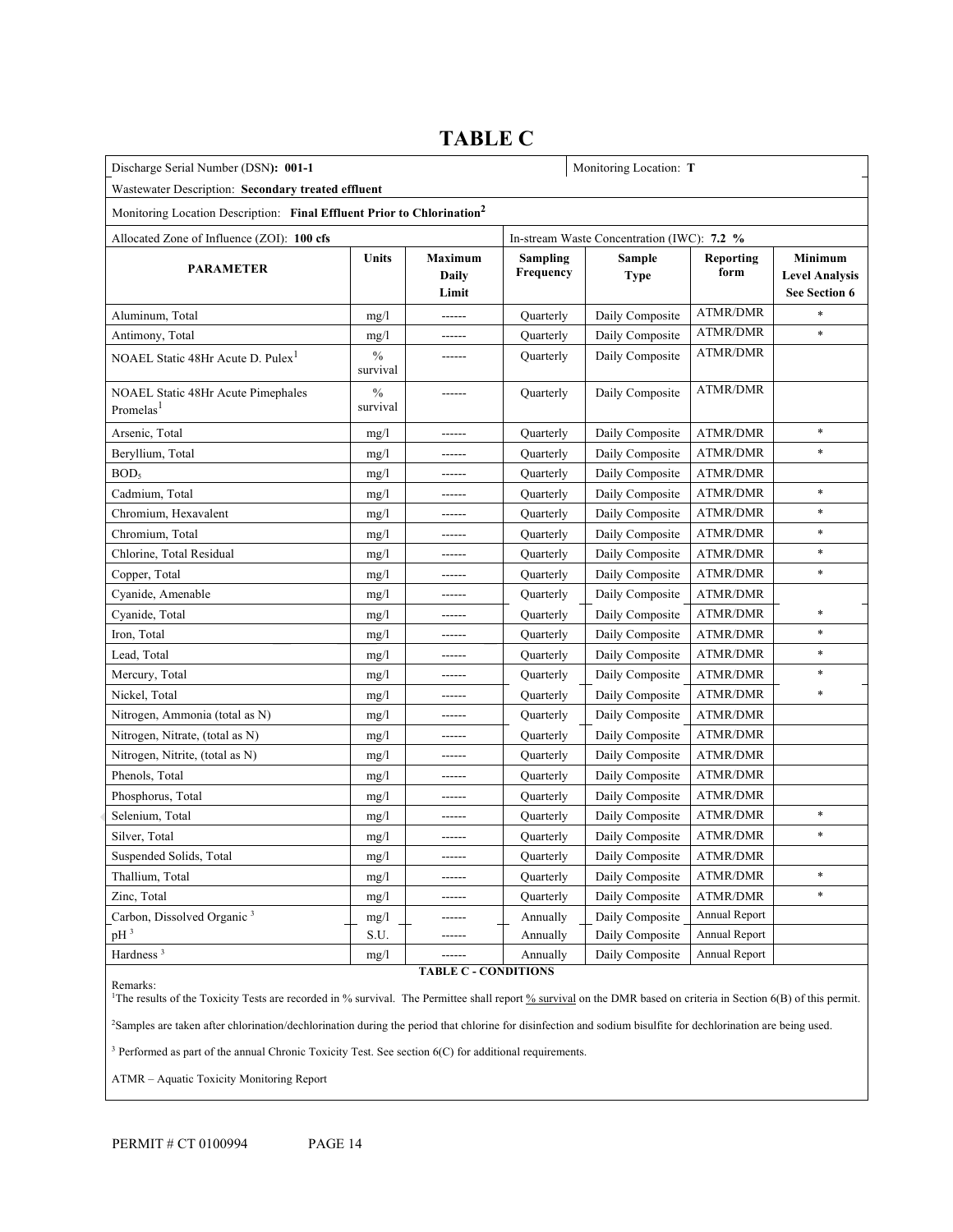## **TABLE D**

| Discharge Serial Number: 001-1                               |             | Monitoring Location: G         |                     |                                             |                                           |                       |                                 |
|--------------------------------------------------------------|-------------|--------------------------------|---------------------|---------------------------------------------|-------------------------------------------|-----------------------|---------------------------------|
| Wastewater Description: Sanitary Sewage                      |             |                                |                     |                                             |                                           |                       |                                 |
| Monitoring Location Description: After preliminary treatment |             |                                |                     |                                             |                                           |                       |                                 |
| <b>PARAMETER</b>                                             | Units       | <b>DMR</b><br><b>REPORTING</b> |                     | <b>FLOW/TIME BASED</b><br><b>MONITORING</b> | <b>INSTANTANEOUS</b><br><b>MONITORING</b> |                       | <b>REPORTING</b><br><b>FORM</b> |
|                                                              |             | <b>FORMAT</b>                  | Sample<br>Frequency | Sample<br><b>Type</b>                       | Sample<br>Frequency                       | Sample<br><b>Type</b> |                                 |
| Biochemical Oxygen Demand (5 day)                            | mg/l        | Monthly average                | $3$ /week           | Daily Composite                             | <b>NA</b>                                 | NA                    | DMR/MOR                         |
| Nitrogen, Ammonia (total as N)                               | mg/l        | NA                             | Monthly             | Daily Composite                             | NA                                        | NA                    | <b>MOR</b>                      |
| Nitrogen, Nitrate (total as N)                               | mg/1        | NA                             | Monthly             | Daily Composite                             | NA                                        | NA                    | <b>MOR</b>                      |
| Nitrogen, Nitrite (total as N)                               | mg/1        | NA                             | Monthly             | Daily Composite                             | NA                                        | <b>NA</b>             | <b>MOR</b>                      |
| Nitrogen, Total Kjeldahl                                     | mg/l        | NA                             | Monthly             | Daily Composite                             | NA                                        | NA                    | <b>MOR</b>                      |
| Nitrogen, Total                                              | mg/l        | <b>NA</b>                      | Monthly             | Daily Composite                             | NA.                                       | <b>NA</b>             | <b>MOR</b>                      |
| Phosphate, Ortho                                             | mg/l        | NA                             | Monthly             | Daily Composite                             | <b>NA</b>                                 | NA                    | <b>MOR</b>                      |
| Phosphorus, Total                                            | mg/1        | NA                             | Monthly             | Daily Composite                             | <b>NA</b>                                 | <b>NA</b>             | <b>MOR</b>                      |
| pH                                                           | S.U.        | NA                             | NA                  | NA                                          | Work Day                                  | Grab                  | <b>MOR</b>                      |
| Solids, Total Suspended                                      | mg/l        | Monthly average                | $3$ /week           | Daily Composite                             | <b>NA</b>                                 | <b>NA</b>             | DMR/MOR                         |
| Temperature                                                  | $\rm ^{o}F$ | <b>NA</b>                      | <b>NA</b>           | <b>NA</b>                                   | Work Day                                  | Grab                  | <b>MOR</b>                      |

## **TABLE E**

| Discharge Serial Number: 001-1           |                                                                       | Monitoring Location: P                         |         |                                             |                            |                                           |            |  |
|------------------------------------------|-----------------------------------------------------------------------|------------------------------------------------|---------|---------------------------------------------|----------------------------|-------------------------------------------|------------|--|
| Wastewater Description: Primary Effluent |                                                                       |                                                |         |                                             |                            |                                           |            |  |
|                                          | Monitoring Location Description: Primary Sedimentation Basin Effluent |                                                |         |                                             |                            |                                           |            |  |
| <b>PARAMETER</b>                         | <b>Units</b>                                                          | <b>REPORTING</b><br><b>FORMAT</b><br>Frequency |         | <b>TIME/FLOW BASED</b><br><b>MONITORING</b> |                            | <b>INSTANTANEOUS</b><br><b>MONITORING</b> |            |  |
|                                          |                                                                       |                                                |         | <b>Sample</b><br>Type                       | Sample<br><b>Frequency</b> | Sample type                               |            |  |
| Alkalinity, Total                        | mg/l                                                                  | NA                                             | NA.     | NA                                          | Monthly                    | Grab                                      | <b>MOR</b> |  |
| Biochemical Oxygen Demand (5 day)        | mg/l                                                                  | Monthly average                                | Weekly  | Composite                                   | NA.                        | NA.                                       | <b>MOR</b> |  |
| Nitrogen, Ammonia (total as N)           | mg/l                                                                  | NA.                                            | Monthly | Composite                                   | NA.                        | NA.                                       | <b>MOR</b> |  |
| Nitrogen, Nitrate (total as N)           | mg/l                                                                  | <b>NA</b>                                      | Monthly | Composite                                   | NA                         | NA.                                       | MOR        |  |
| Nitrogen, Nitrite (total as N)           | mg/l                                                                  | NA                                             | Monthly | Composite                                   | NA                         | NA                                        | <b>MOR</b> |  |
| Nitrogen, Total Kjeldahl                 | mg/l                                                                  | NA                                             | Monthly | Composite                                   | NA.                        | NA.                                       | <b>MOR</b> |  |
| Nitrogen, Total                          | mg/l                                                                  | NA                                             | Monthly | Composite                                   | NA                         | NA                                        | <b>MOR</b> |  |
| pH                                       | S.U.                                                                  | NA.                                            | NA      | NA.                                         | Monthly                    | Grab                                      | <b>MOR</b> |  |
| Solids, Total Suspended                  | mg/l                                                                  | Monthly average                                | Weekly  | Composite                                   | NA                         | NA.                                       | <b>MOR</b> |  |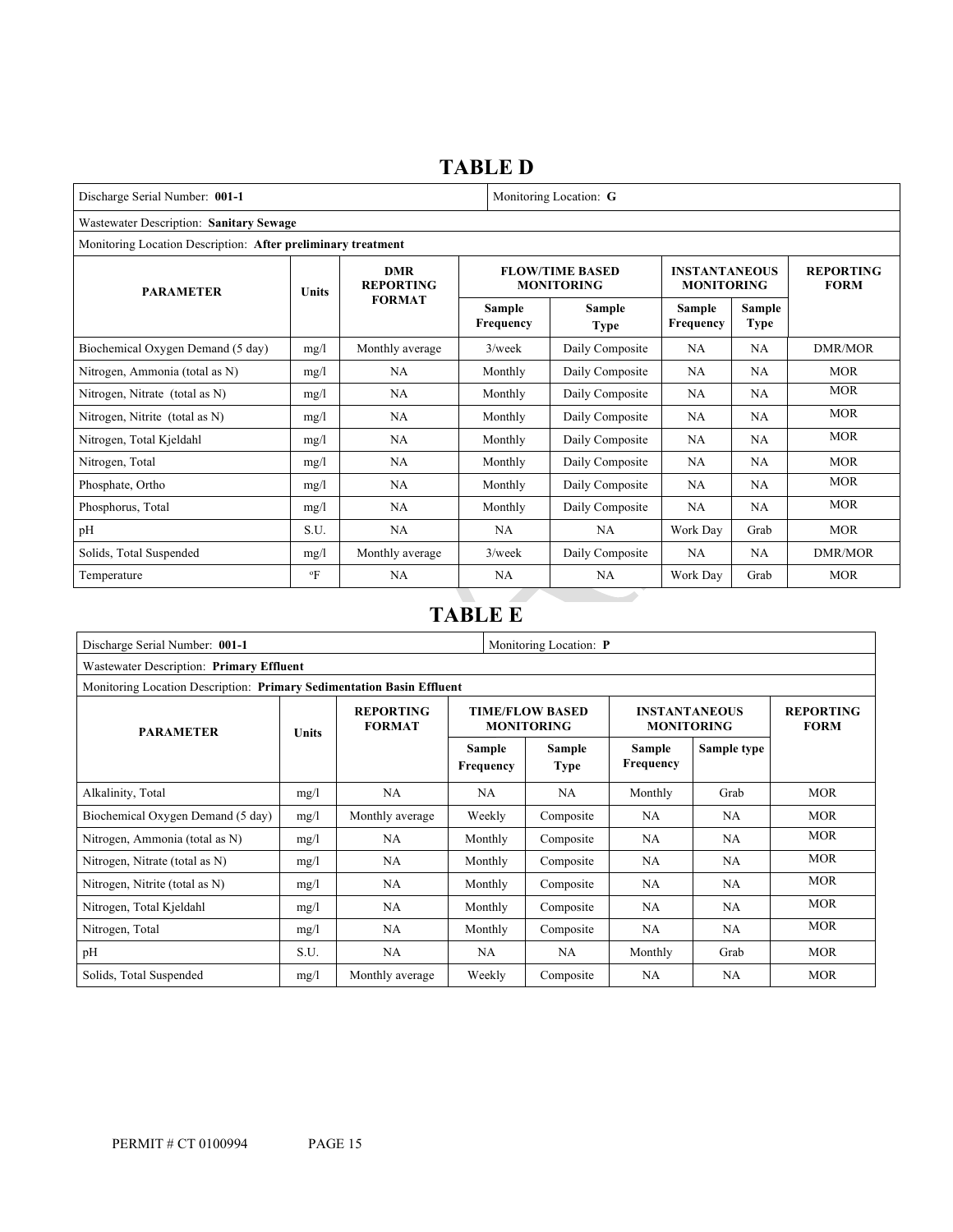| Discharge Serial Number: 001-1                                                                                                                |               | Monitoring Location: SL         |                       |  |  |  |
|-----------------------------------------------------------------------------------------------------------------------------------------------|---------------|---------------------------------|-----------------------|--|--|--|
| Wastewater Description: Prior to completion of facility upgrade: Digester Sludge. Upon completion of facility upgrade: Holding<br>tank sludge |               |                                 |                       |  |  |  |
| Monitoring Location Description: At sludge draw off                                                                                           |               |                                 |                       |  |  |  |
| <b>PARAMETER</b>                                                                                                                              |               | <b>INSTANTANEOUS MONITORING</b> | <b>REPORTING FORM</b> |  |  |  |
|                                                                                                                                               | Units         | Grab Sample Freq.               |                       |  |  |  |
| Arsenic, Total                                                                                                                                | mg/kg         | Quarterly                       | <b>DMR</b>            |  |  |  |
| Beryllium, Total                                                                                                                              | mg/kg         | Quarterly                       | <b>DMR</b>            |  |  |  |
| Cadmium, Total                                                                                                                                | mg/kg         | Quarterly                       | <b>DMR</b>            |  |  |  |
| Chromium, Total                                                                                                                               | mg/kg         | Quarterly                       | <b>DMR</b>            |  |  |  |
| Copper, Total                                                                                                                                 | mg/kg         | Quarterly                       | <b>DMR</b>            |  |  |  |
| Lead, Total                                                                                                                                   | mg/kg         | Quarterly                       | <b>DMR</b>            |  |  |  |
| Mercury, Total                                                                                                                                | mg/kg         | Quarterly                       | <b>DMR</b>            |  |  |  |
| Nickel, Total                                                                                                                                 | mg/kg         | Quarterly                       | <b>DMR</b>            |  |  |  |
| Nitrogen, Ammonia *                                                                                                                           | mg/kg         | Quarterly                       | $DMR*$                |  |  |  |
| Nitrogen, Nitrate (total as N) *                                                                                                              | mg/kg         | Quarterly                       | $DMR*$                |  |  |  |
| Nitrogen, Organic *                                                                                                                           | mg/kg         | Quarterly                       | $DMR*$                |  |  |  |
| Nitrogen, Nitrite (total as N) *                                                                                                              | mg/kg         | Quarterly                       | $DMR*$                |  |  |  |
| Nitrogen, Total *                                                                                                                             | mg/kg         | Quarterly                       | $DMR*$                |  |  |  |
| pH *                                                                                                                                          | S.U.          | Quarterly                       | $DMR*$                |  |  |  |
| Polychlorinated Biphenyls                                                                                                                     | mg/kg         | Quarterly                       | <b>DMR</b>            |  |  |  |
| Solids, Fixed                                                                                                                                 | $\frac{0}{0}$ | Quarterly                       | <b>DMR</b>            |  |  |  |
| Solids, Total                                                                                                                                 | $\frac{0}{0}$ | Quarterly                       | <b>DMR</b>            |  |  |  |
| Solids, Volatile                                                                                                                              | $\frac{0}{0}$ | Quarterly                       | <b>DMR</b>            |  |  |  |
| Zinc, Total                                                                                                                                   | mg/kg         | Quarterly                       | <b>DMR</b>            |  |  |  |

## **TABLE F**

**(\*) required for composting or land application** 

Testing for inorganic pollutants shall follow "Test Methods for Evaluating Solid Waste, Physical/Chemical Methods", EPA Publication SW-846 as updated and/or revised. 

## **TABLE G**

| Discharge Serial Number: 001-1                                                                      | Monitoring Location: L          |                       |            |  |  |
|-----------------------------------------------------------------------------------------------------|---------------------------------|-----------------------|------------|--|--|
| Wastewater Description: Digested sludge (Prior to completion of the facility expansion and upgrade) |                                 |                       |            |  |  |
| Monitoring Location Description: Each Anaerobic Digestion Unit                                      |                                 |                       |            |  |  |
|                                                                                                     | <b>INSTANTANEOUS MONITORING</b> | <b>REPORTING FORM</b> |            |  |  |
| <b>PARAMETER</b>                                                                                    | Sample Frequency<br>Sample Type |                       |            |  |  |
| Temperature                                                                                         | Weekly                          | Grab                  | <b>MOR</b> |  |  |
| Alkalinity                                                                                          | Weekly                          | Grab                  | <b>MOR</b> |  |  |
| Volatile Acids                                                                                      | Weekly                          | Grab                  | <b>MOR</b> |  |  |
| pH                                                                                                  | Weekly                          | Grab                  | <b>MOR</b> |  |  |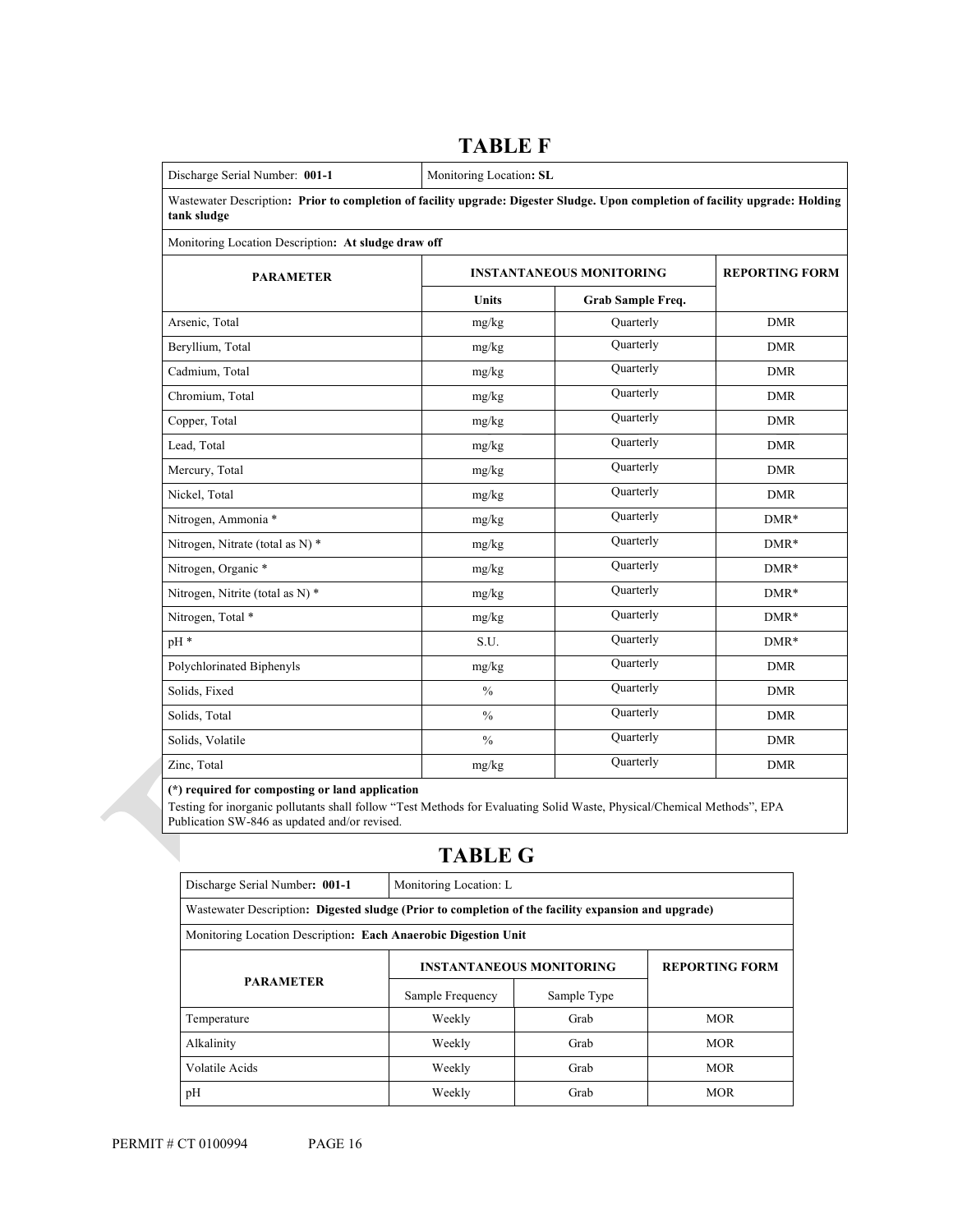# ATTACHMENT 2

## MONTHLY OPERATING REPORT FORM

PERMIT # CT 0100994 PAGE 17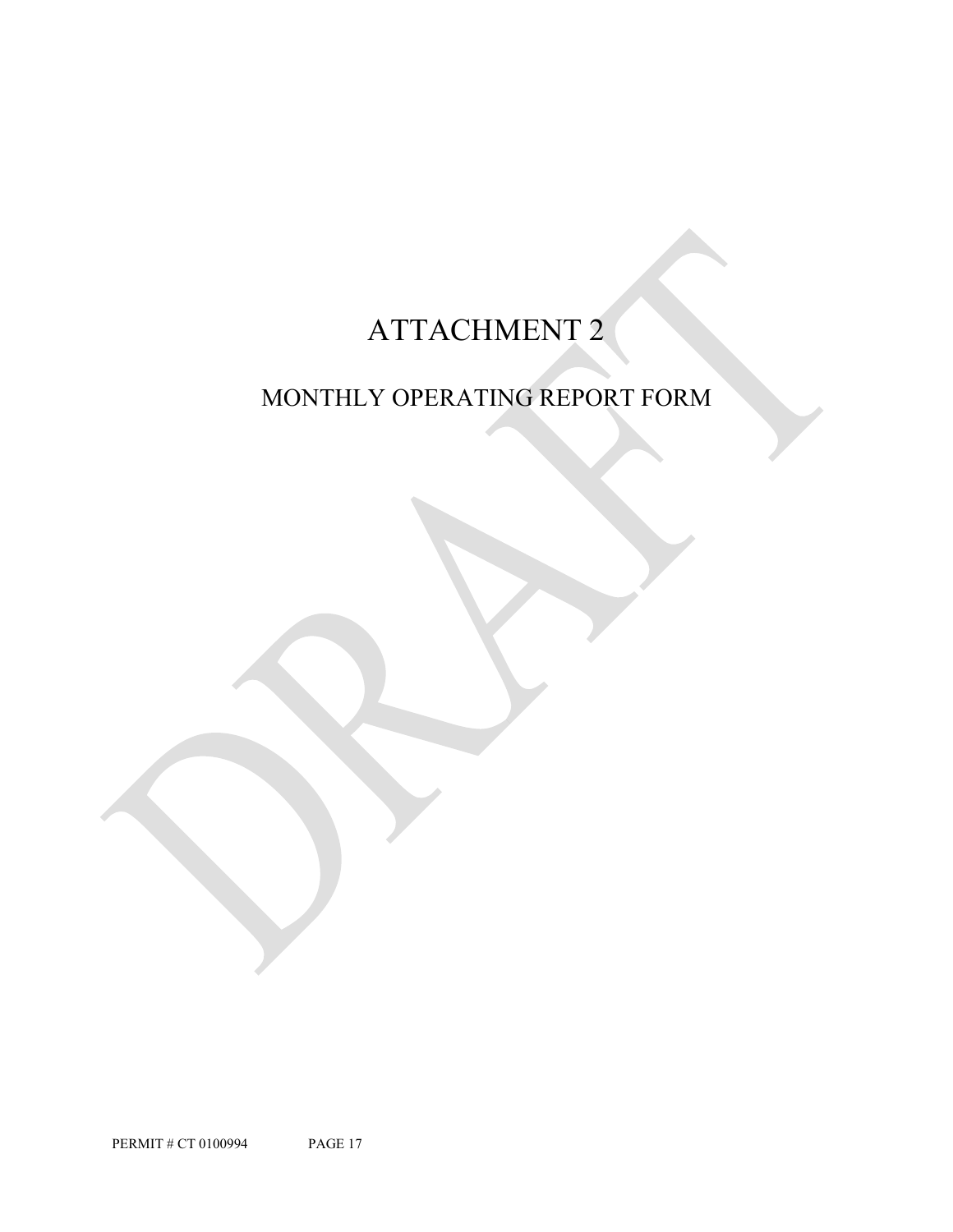## **DATA TRACKING AND TECHNICAL FACT SHEET**

### **PERMITTEE**: The Metropolitan District

### **PERMIT, ADDRESS, AND FACILITY DATA**

### **PERMIT #:** CT0100994 **APPLICATION #:** 202004966 **FACILITY ID.** 164-001

| Mailing Address:                                                                                                                                 | Location Address:                                                                          |
|--------------------------------------------------------------------------------------------------------------------------------------------------|--------------------------------------------------------------------------------------------|
| Street: 555 Main St.                                                                                                                             | Street: 1222 Poquonock Ave.                                                                |
| City: Hartford<br>ST: CT Zip: 06103                                                                                                              | Windsor<br>City:<br>ST: CT Zip: 06095                                                      |
| Contact Name: Tom Tyler                                                                                                                          | Contact Name: Carl Veilleux                                                                |
| Phone No.:<br>860-278-7850 ext. 3511                                                                                                             | Phone No.:<br>860-278-7850 ext. 3496<br>DMR Contact cveilleux@themdc.com<br>email address: |
| <b>PERMIT INFORMATION</b>                                                                                                                        |                                                                                            |
| <b>DURATION</b> 5 YEAR $X$ 10 YEAR $\overline{\phantom{1}}$                                                                                      | 30 YEAR                                                                                    |
| TYPE<br>New $\angle$ Reissuance X                                                                                                                | Modification __                                                                            |
| <b>CATEGORIZATION POINT (X) NON-POINT () GIS #</b>                                                                                               |                                                                                            |
| NPDES $(X)$<br>PRETREAT ()                                                                                                                       | GROUND WATER(UIC) () GROUND WATER (OTHER) ()                                               |
| NPDES MAJOR(MA) $X$<br>NPDES SIGNIFICANT MINOR or PRETREAT SIU (SI)<br>NPDES or PRETREATMENT MINOR (MI)                                          |                                                                                            |
| <b>COMPLIANCE SCHEDULE</b><br>YES_<br>NO<br>POLLUTION PREVENTION _____ TREATMENT REQUIREMENT<br>WATER QUALITY REQUIREMENT ___________OTHER _____ |                                                                                            |
| <b>COMPLIANCE SCHEDULE</b> YES<br>NO X<br>POLLUTION PREVENTION TREATMENT REQUIREMENT<br>WATER QUALITY REQUIREMENT _______OTHER _____             |                                                                                            |
| <b>OWNERSHIP CODE</b><br>Private Federal State Municipal (town only)                                                                             | Other public $\underline{X}$                                                               |
| <b>DEEP STAFF ENGINEER</b> Steve Muollo/Carlos Esguerra<br>November 2021                                                                         | DATE DRAFTED: June 2, 2020 / September &                                                   |
| <b>PERMIT FEES</b>                                                                                                                               |                                                                                            |
| DSN Number<br>Annual Fee<br>Discharge Code<br>111000d<br>\$2,682.50<br>$001-1$                                                                   |                                                                                            |
| APPLICATION FEE PAID $\boxtimes$ YES $\Box$ NO                                                                                                   |                                                                                            |
| <b>PROCESSING FEE PAID <math>\boxtimes</math> YES <math>\Box</math> NOT</b>                                                                      |                                                                                            |
| ANNUAL FEE PAID $\boxtimes$ YES $\Box$ NO                                                                                                        |                                                                                            |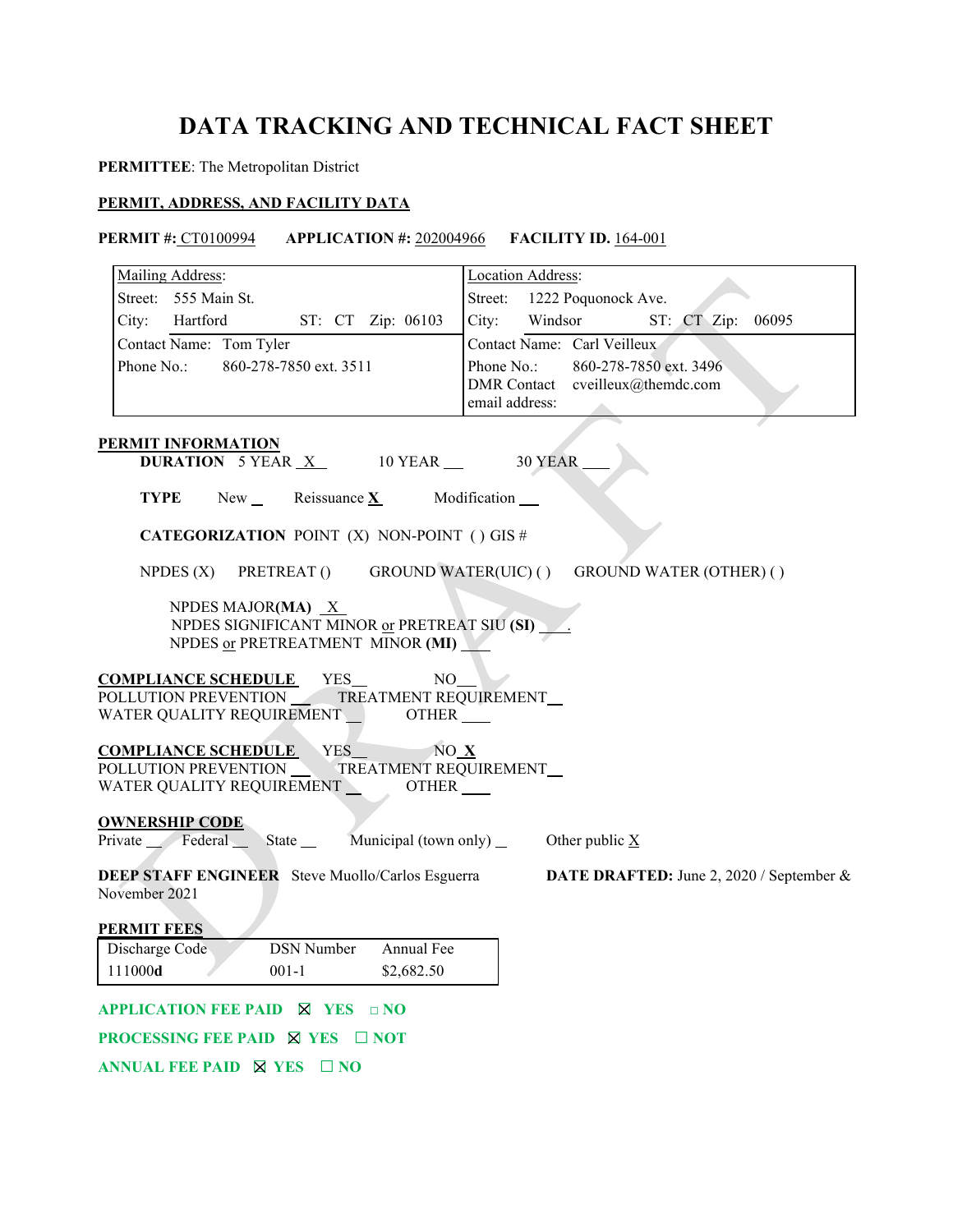### **PUBLIC NOTICE**

| Date of Public Notice:             |  |
|------------------------------------|--|
| Date Permit Cleared Public Notice: |  |
| Date Public Notice Fees Paid:      |  |

### **FOR NPDES DISCHARGES**

Segment: Farmington 01

Drainage Basin Code: 4300 Water Quality Classification Goal: B

### **NATURE OF BUSINESS GENERATING DISCHARGE**

*Municipal Sanitary Sewage Treatment*

### **PROCESS AND TREATMENT DESCRIPTION (by DSN)**

*Secondary biological treatment with seasonal chlorination/dechlorination*

### **RESOURCES USED TO DRAFT PERMIT**

- *\_\_\_ Federal Effluent Limitation Guideline 40CFR 133 Secondary Treatment Category*
- *\_\_ Performance Standards*
- *Federal Development Document* 
	- *name of category*
- *X Department File Information*
- *X Connecticut Water Quality Standards*
- *X Anti-degradation Policy*
- *Coastal Management Consistency Review Form*
- *Other Explain*

### **BASIS FOR LIMITATIONS, STANDARDS OR CONDITIONS**

- *X Secondary Treatment (Section 22a-430-4(r) of the Regulations of Connecticut State Agencies)*
- *Case-by-Case Determination (See Other Comments)*
- *X In order to meet in-stream water quality (See General Comments)*
- *Anti-degradation policy*

### **GENERAL COMMENTS**

*The Metropolitan District Commission (MDC) operates a municipal water pollution control facility ("the facility") located at 1222 Poquonock Ave., Windsor. The facility is designed to treat and discharge up to 5.0 million gallons a day of effluent into Farmington River. The facility currently uses secondary treatment and chlorine disinfection to treat effluent before being discharged. Pursuant to Conn. Gen. Stat. § 22a-430, the Department of Energy and Environmental Protection has issued MDC a permit for the discharge from this facility. MDC has submitted an application to renew its permit. The Department has made a tentative determination to approve MDC's application and has prepared a draft permit consistent with that determination.* 

*CBOD5 has been changed to BOD5 monitoring to be tested 3 times per week. CBOD testing with a testing frequency of twice per month has been continued in the new permit as a monitoring-only parameter. DEEP will use this parameter in models to assess ambient water quality conditions in receiving streams.* 

*Section 9(A) in the NPDES permit requires MDC to submit certain O&M information about the sewerage system on an annual basis. Since MDC is currently under an enforcement action EPA (Consent Decree # 306CV00728) from the EPA*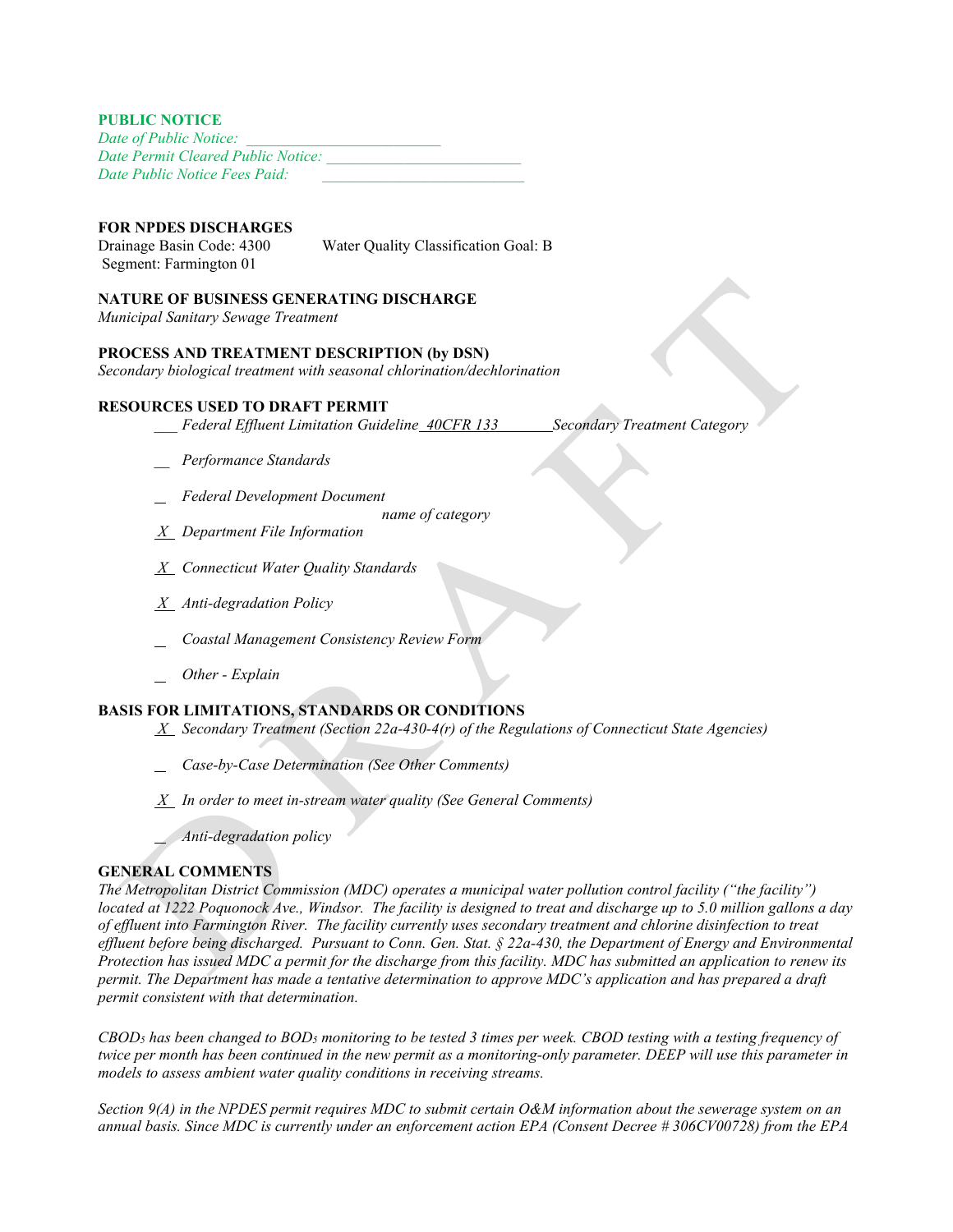*for SSO closures, which already requires them to submit the same information annually to the Department for all of their sewerage facilities except for the treatment facility, the Department has decided to accept the information being submitted under this consent decree with the exception of the wastewater treatment facility.* 

*The facility adds Poly-aluminum Chloride (i.e., PAC) to the trickling filter effluent to improve solids settleability in the secondary clarifiers. However, the use of PAC is a temporary condition that is implemented while the facility prepares to replace the trickling filter media that has exceeded its operational life. As explained below, the filter media will be replaced as part of a larger Nitrogen removal project. This project is in design and expected to be bid later in 2021. Once the new media is installed in the trickling filter, the use of PAC is expected to be discontinued. Additionally, EPA promulgated new Aquatic Life Ambient Water Quality criteria for Aluminum in freshwaters in 2018. The new criteria recommend the monitoring of Dissolved Organic Carbon (DOC), pH and hardness. DOC is a key parameter under the revised criteria as this parameter can promote or hinder the bioavailability of aluminum in the aquatic environment. The collection of these data will allow DEEP to confirm in the next permit cycle whether an Aluminum limit pursuant to the new EPA criteria is warranted. As an interim condition, monthly effluent monitoring of Aluminum has been included in Table A of the permit which in combination with the previously noted parameters will allow DEEP to assess the need for future limits following the new criteria. As previously noted, it is anticipated that once the trickling filter upgrade is completed, the use of PAC will be discontinued. For this reason, the permit includes language allowing the permittee to request the discontinuation of DOC, pH and hardness monitoring included in section 6(C)(3)(b) of the permit once the use of PAC is ceased. The Commissioner retains the authority to reinstate the monitoring parameters listed in this section of the permit if the effluent quality conditions support such reinstatement.* 

*The MDC is in the process of designing an upgrade of the facility. This will include the addition of a denitrifying MBBR process prior to the trickling filters, resulting in an MLE configuration for nitrogen removal. The upgrade will also include influent screening upgrade and conversion of aging digesters to sludge holding tanks. Sampling requirements for the digesters will no longer be required following the upgrade.* 

### **SUMMARY OF COMMENTS RECEIVED DURING THE PUBLIC NOTICE PERIOD AND THE DEPARTMENT'S RESPONSES**

**□** *The Department has received no written comments on the proposed action. (REVIEW BY MANAGEMENT ONLY)*

**□** *Staff has reviewed the written comments and responded to the comments, no significant permit changes have been made. (REVIEW BY SUPERVISOR AND MANAGEMENT ONLY)*

**□** *The Department has received and Staff has reviewed written comments on the proposed action and made significant changes as follows: (ADD COMMENTS, RESPONSES AND PERMIT CHANGES) (REVIEW BY PERMIT STAFF, SUPERVISOR AND MANAGEMENT)*

### **SPECIFIC REQUIREMENTS OR REVISIONS**

*The Department reviewed the application for consistency with Connecticut's Water Quality Standards and determined that with the limits in the draft permit, including those discussed below, that the draft permit is consistent with maintenance and protection of water quality in accordance with the Tier I Anti-degradation Evaluation and Implementation Review provisions of such Standards.*

*The need for inclusion of water quality-based discharge limitations in this permit was evaluated consistent with Connecticut Water Quality Standards and criteria, pursuant to 40 CFR 122.44(d). Discharge monitoring data was evaluated for consistency with the available aquatic life criteria (acute and chronic) and human health (fish consumption only) criteria, considering the zone of influence allocated to the facility where appropriate. In addition to this review, the statistical procedures outlined in the EPA Technical Support Document for Water Quality-based Toxics Control (EPA/505/2-90-001) were employed to calculate the need for such limits. Comparison of the attached monitoring data and its inherent variability with the calculated water quality-based limits indicates there may be a statistical probability of exceeding such limits.* 

## **WATER QUALITY LIMIT CALCULATIONS**

*See attached*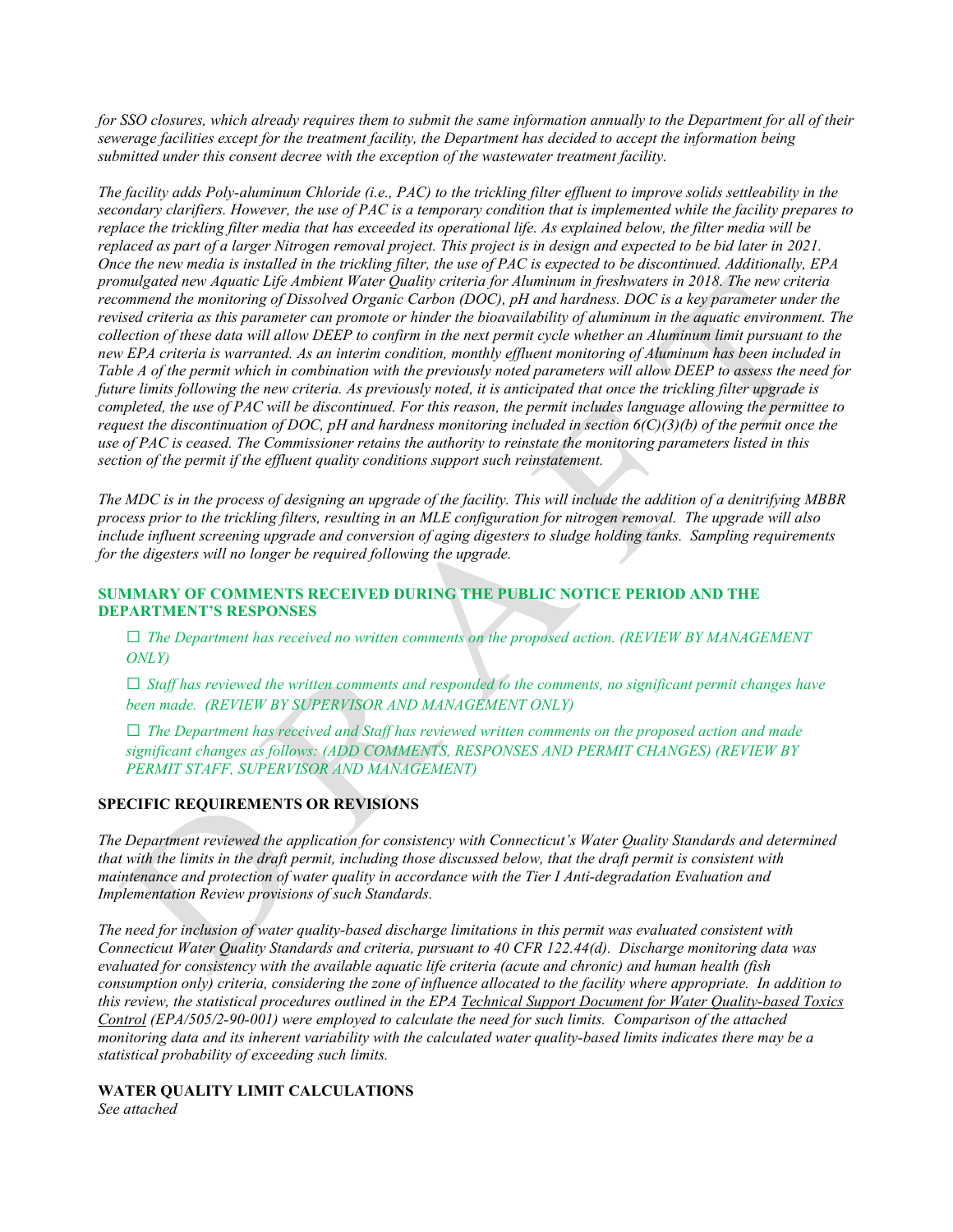

79 Elm Street • Hartford, CT 06106-5127 www.ct.gov/deep Affirmative Action/Equal Opportunity Employer

## **Notice of Tentative Determination to Approve NPDES Permit Renewal Applicant: The Metropolitan District Application No. 202004966 Town: Windsor**

The Commissioner of the Department of Energy and Environmental Protection ("DEEP") hereby gives notice that a tentative determination has been reached to approve the following application.

| Applicant's Name and Address: | The Metropolitan District<br>550 Main St.<br>Hartford, CT 06140-0800 |
|-------------------------------|----------------------------------------------------------------------|
| Contact Name and Phone No.:   | Carl Veilleux. (860) 278-7850 ext. 3496                              |
| Type of Permit and $#$ :      | <b>NPDES - CT0100994</b>                                             |
| Type of Facility:             | Domestic Wastewater Treatment                                        |
| <b>Facility Location:</b>     | 1222 Poquonock Ave.<br>Windsor, CT 06095-1809                        |
| Facility design capacity:     | 5.0 million gallons per day                                          |

### **COMMISSIONER'S FINDINGS/REGULATORY CONDITIONS**

The applicant has previously received a permit from the Department of Energy and Environmental Protection ("Department") authorizing the discharge of up to an annual average daily design flow of 5.0 million gallons a day of secondary treated municipal wastewaters to the Farmington River. The applicant has submitted an application to renew its existing permit. This renewal application is the subject of this notice.

### **THE DRAFT PERMIT**

The Department has prepared a draft permit consistent with the tentative determination to approve The Metropolitan District renewal application. This draft is available on the public participation section of the Department's website. In accordance with Sections 22a-430-4(l) and 22a-430-4(r) of the Regulations of Connecticut State Agencies (RCSA), the draft permit contains effluent limitations that meet Connecticut's Water Quality Standards for the following: Biochemical Oxygen Demand (5 day), chlorine, escherichia coli, flow, pH, and total suspended solids.

### **INFORMATION REQUESTS/PUBLIC COMMENT**

This application has been assigned No. 202004966; please use this number when corresponding with DEEP regarding this application. Interested persons may obtain copies of the application from the applicant at the above address. Electronic copies of the application and supporting documentation can be provided to interested persons via email. The application and supporting documentation are also available for in-person inspection at the Department of Energy and Environmental Protection, Water Protection and Land Reuse Bureau, 79 Elm Street, Hartford, CT. Due to the COVID-19 pandemic and social distancing